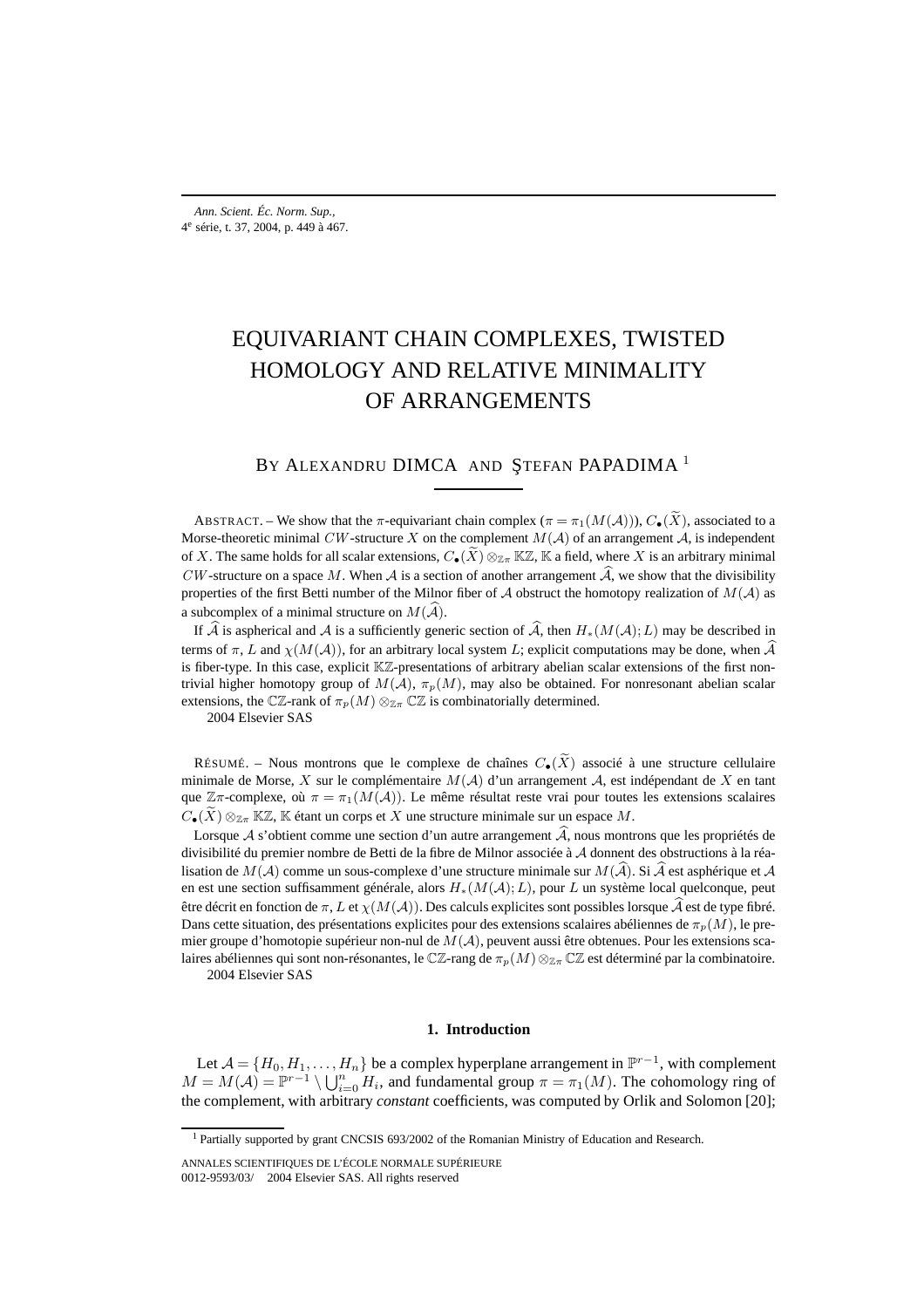their description involves solely the *combinatorics* of A, that is, the associated intersection lattice  $\mathcal{L}(\mathcal{A})$ . The fundamental group  $\pi$  is complicated in general, but nevertheless rather well understood and accessible to concrete computations, see for instance [5,17]. Note however that  $\mathcal{L}(\mathcal{A})$  does *not* determine  $\pi$  in general, as the example of Rybnikov [24] shows.

Much less is known about the homology groups H∗(M;L) of M with *twisted* coefficients (alias  $\mathbb{Z}\pi$ -modules), L. Our aim in this paper is to get more insight on such groups  $H_*(M;L)$ , both at the general and computational level, along the lines sketched in our previous work [8, Remark 12(ii)].

## **1.1. Absolute minimality and equivariant chain complexes**

Among other things, we have proved in [8] that M has the homotopy type of a *minimal*  $CW$ -complex X, that is, of a  $CW$ -complex with trivial cellular incidences (a result independently obtained by Randell [23]). In this paper, we go further and analyze in Section 2 the associated  $\mathbb{Z}\pi$ -chain complex  $C_{\bullet}(X)$  of the universal cover X of X. As it is well known [26], this is the *universal* object encoding twisted homology information, since

(1.1) 
$$
H_*(M;L) = H_*(C_{\bullet}(\widetilde{X}) \otimes_{\mathbb{Z}\pi} L), \text{ for all } L.
$$

At the same time, this is also relevant for computations related to *higher homotopy groups* (a very difficult subject, in general), since

(1.2) 
$$
\pi_p(M) = H_p(C_{\bullet}(\widetilde{X})),
$$

by Hurewicz, where  $\pi_p(M)$  is the first higher non-trivial homotopy group of M (for M nonaspherical).

Note that the  $\mathbb{Z}\pi$ -chain complex  $C_{\bullet}(\widetilde{X})$  may depend on the choice of CW-structure on M. In general, all one can say is that the  $\mathbb{Z}\pi$ -*chain homotopy type* is independent of X. In this direction, we have two general results where we can upgrade the above independence property to *chain isomorphism type*.

The first one is Corollary 2.6, which says that the  $\mathbb{Z}\pi$ -chain complex  $C_{\bullet}(\widetilde{X})$  actually defines a *new* invariant of A, depending only on the projective equivalence type of A. Key to our proof is an argument involving Whitney stratifications and transversality conditions for projective flags. In this way, we recover in particular a series of results, proved by Cohen and Orlik in [1] and [3].

A standard technique in topology is abelianization (leading for instance to the theory of Alexander invariants, see [14]). When a  $\mathbb{Z}\pi$ -module like  $\pi_p(M)$  in (1.2) above looks intractable, it is generally hoped that  $\pi_p(M) \otimes_{\mathbb{Z}_m} \mathbb{K} \mathbb{Z}$  will be more manageable, where K is a field and

$$
\nu:\pi\to\mathbb{Z}
$$

is a group character, inducing a change of rings,  $\nu : \mathbb{Z}\pi \to \mathbb{K}\mathbb{Z}$ . In this way we pass from modules over a very bad ring, namely  $\mathbb{Z}_{\pi}$ , to modules over the principal ideal domain  $\mathbb{K}\mathbb{Z}$ , where we have structure theorems for the finite type modules. The abelian extensions of scalars  $\pi_n(M) \otimes_{\mathbb{Z}_T} K\mathbb{Z}$ obtained in this way will be called *character-abelianizations*.

Our second main result in Section 2, Theorem 2.9, says that the KZ-chain complex  $C_{\bullet}(X)\otimes_{\mathbb{Z}_{\pi}}\mathbb{K}\mathbb{Z}$  is independent of the *minimal CW* -structure X on M, for an *arbitrary* space M.

## **1.2. General position and cell structures**

Now assume that A is a k-generic section of another arrangement,  $\hat{A}$  in  $\mathbb{P}^{m-1}$ . By  $k$ -genericity' we mean a set of transversality conditions, depending on  $k$ , with respect to certain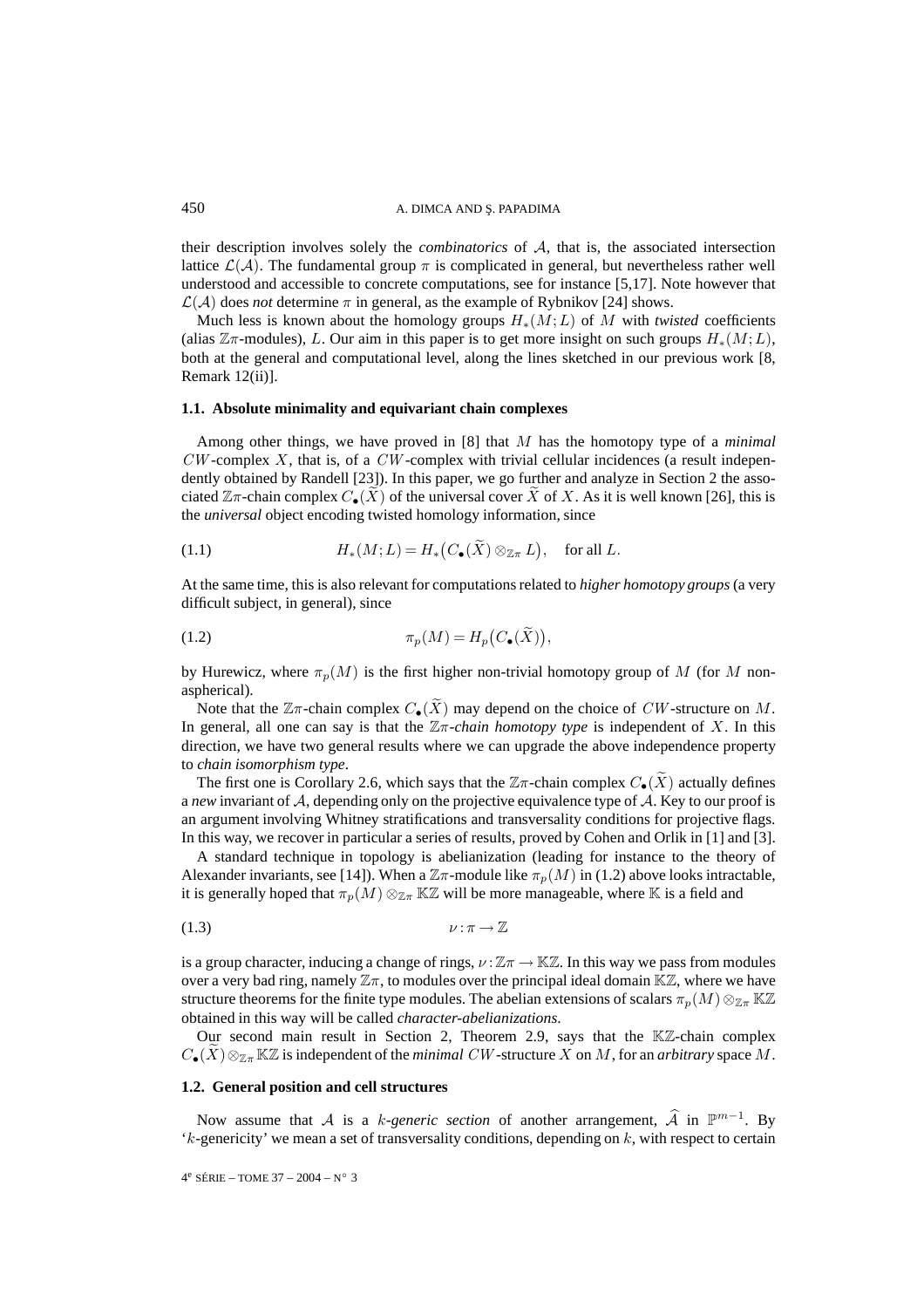strata of the natural stratification of  $\mathbb{P}^{m-1}$  associated to  $\widehat{A}$ ; see [8, (1)] for details. When we speak about  $\widehat{A}$ -genericity, we simply mean that  $\mathbb{P}^{r-1}$  (regarded as a linear subspace in  $\mathbb{P}^{m-1}$ ) is transverse to all  $A$ -strata.

Following the program from [8, §§5–6], our idea here is to get from  $M(\mathcal{A})$  twisted homology information on  $M(A)$ , assuming k-genericity. The key tool is provided by [8, Proposition 14], which says that one may replace, up to homotopy, the inclusion  $M(A) \hookrightarrow M(A)$  by a cellular map,  $f: X \to Y$ , between minimal CW-complexes, such that

$$
f_{|X^{(k)}} = \mathrm{id}.
$$

When  $M(A)$  is aspherical and  $k \ge 2$ , it follows from (1.4) above that  $M(A)$  is a  $K(\pi, 1)$ . Moreover, Proposition 15 from [8] implies that one may replace in (1.4) k by  $p = p(M(\mathcal{A}))$ , where p is a homotopy invariant of  $M(A)$ , introduced in [22].

Assuming full A-genericity, (1.4) improves to

$$
(1.5) \t\t X = Y^{(r-1)},
$$

where f is the inclusion of the  $(r - 1)$ -skeleton,  $Y^{(r-1)} \hookrightarrow Y$ . The basic example when the homotopy formula (1.5) holds is provided by Boolean genericity (in other words, usual general position); see Hattori's pioneering paper [13]. This generalizes to *fiber-type genericity*. The arrangements  $A$  which are  $A$ -generic sections of fiber-type arrangements  $A$  may be defined in purely combinatorial terms: they are the *hypersolvable* arrangements (introduced in [15]) for which  $p = r - 1$ ; see Section 4.4.

## **1.3. Relative minimality and twisted homology**

In Section 3 (Theorem 3.6 and Example 3.7) we prove that, in general, the homotopy formula (1.4) from Section 1.2 is the best possible result. In spite of some homological and Morse-theoretic positive evidence, it turns out that the ideal *relative minimality* property,

$$
(1.6) \t\t f = subcomplex inclusion,
$$

cannot hold in full generality, not even on  $X^{(k+1)}$ .

To prove this, we explore the consequences of (1.6) on the first Betti number of the Milnor fiber of  $A$ . This in turn uses a decomposition of the homology of the Milnor fiber, see e.g. Cohen and Suciu in [4], in terms of the homology of  $M(A)$  with certain twisted coefficients.

#### **1.4. Fiber-type arrangements and free differential calculus**

Most results on twisted homology of arrangements available in the literature assume *nonresonant* coefficients and take the form of vanishing theorems. There is however a particularly remarkable exception, due to Cohen and Suciu [6], from the computational point of view.

The authors of [6] consider finitely-presented groups,  $\pi$ , which are iterated semidirect products of free groups, with all monodromy actions trivial on homology. They use the Fox *free differential calculus* to construct a minimal CW-structure Y on  $K(\pi, 1)$ , and to describe *explicitly* the associated  $\mathbb{Z}\pi$ -chain complex,  $C_{\bullet}(\widetilde{Y})$ .

On the one hand, this leads to explicit twisted homology computations with non-trivial result; see [4,6]. On the other hand, this has implications in arrangement theory, coming from the fact that the fundamental groups of fiber-type arrangements all have such a semidirect product structure; see Falk and Randell [10].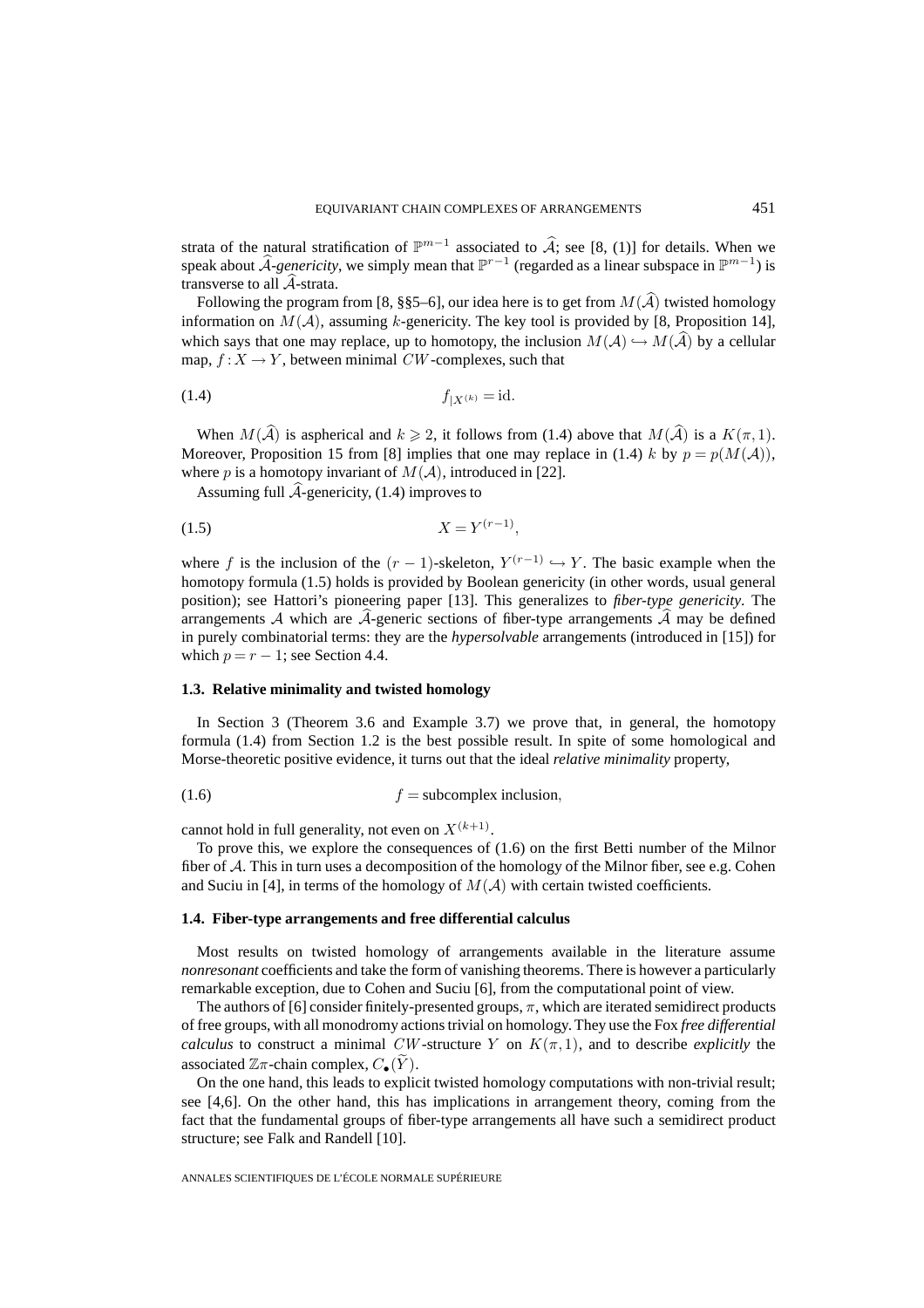#### **1.5. Twisted homology with resonant coefficients**

We come back, in Section 4, to our framework, explained in Section 1.2. Let  $\mathcal A$  be a sufficiently generic section of an aspherical arrangement A, with complement  $M = M(A)$  and fundamental group  $\pi = \pi_1(M)$ . Set  $p = p(M)$ . Let L be a *resonant* (that is, arbitrary)  $\mathbb{Z}\pi$ -module.

Using (1.4), we infer in Theorem 4.2 that

$$
(1.7)\qquad H_{
$$

When  $\hat{A}$  is fiber-type, the Tor<sup> $\mathbb{Z}_{T}$ </sup>-groups from (1.7) above may be explicitly computed by Fox calculus, see Section 1.4, even though A is no longer of fiber type when  $r < m$ . Assuming only that there are no collinearity relations among the defining equations of the hyperplanes of  $A$ , Theorem 4.2 applies and everything becomes extremely simple:  $\pi = \mathbb{Z}^n$ , and the Fox resolution is the standard Koszul resolution of  $\mathbb Z$  over  $\mathbb Z\mathbb Z^n$ ; see Corollary 4.3.

In Theorem 4.5, we assume full  $A$ -genericity, hence the stronger homotopy formula  $(1.5)$ becomes available. Via an Euler characteristic argument, we are thus able to extend (1.7) above to a full computation of  $H_*(M;L)$ , involving only  $\text{Tor}_*^{\mathbb{Z}\pi}(\mathbb{Z},L)$  and  $\chi(M)$ .

#### **1.6. Character-abelianizations of higher homotopy groups**

Very little is known about higher homotopy groups of complements in P<sup>r</sup>−<sup>1</sup> of complex projective hypersurfaces,  $V(h) = \{h = 0\}$ . Let H be a hyperplane in  $\mathbb{P}^{r-1}$ , generic with respect to  $V(h)$ . Set  $M = \mathbb{P}^{r-1} \setminus (V(h) \cup H)$ , and  $\pi = \pi_1(M)$ . When h is irreducible, Libgober [18] showed that, under certain additional hypotheses,  $\pi = \mathbb{Z}$ , and  $\pi_p(M)$  (the first higher non-trivial homotopy group of  $M$ ) is a torsion  $\mathbb{Q} \mathbb{Z}$ -module.

Arrangement complements are the simplest *non*-irreducible examples. Here,  $\pi$  is much more complicated, and character-abelianizations of  $\pi_p(M)$  may have strictly positive QZ-rank; see our Theorem 5.3(3) from Section 5.

Our results on character-abelianizations of  $\pi_p(M)$  assume full A-genericity, like in Theorem 4.5 (see Section 1.5). The reason is that in this case the minimal  $\mathbb{Z}\pi$ -resolution of  $\pi_p(M)$ from [8, Theorem 18(ii)] is available.

In Theorem 5.6, we give a formula for the  $K\mathbb{Z}$ -rank of an arbitrary character-abelianization of  $\pi_p(M)$ , involving  $\operatorname{Tor}^{\mathbb{Z}\pi}_*(\mathbb{Z}, \mathbb{K}\mathbb{Z})$  and  $\chi(M)$ .

Assume now moreover that  $A$  is fiber-type. Then Corollary 2.11 provides an explicit KZ-*presentation* of an arbitrary character-abelianization,  $\pi_p(M) \otimes_{\mathbb{Z}_T} K\mathbb{Z}$ . In this case, Theorem 5.3 also provides an explicit *combinatorial* formula, for the CZ-rank of a so-called A-nonresonant character-abelianization (see Definition 5.2) of  $\pi_p(M)$ . The last result represents a new combinatorial determination phenomenon, related to higher homotopy groups of arrangements, to be compared with [8, Theorem 23].

#### **2. Minimal equivariant chain complexes**

#### **2.1. Generic flags and minimal** CW **-structures**

Let A be a complex hyperplane arrangement in  $\mathbb{P}(U)$ , with complement  $M := M(\mathcal{A})$ and fundamental group  $\pi := \pi_1(M)$ . In Section 4 from [8], we have constructed a *minimal*  $CW$ -structure on M, that is, a  $CW$ -complex X homotopy equivalent to M, having as many  $k$ -cells as the kth Betti number, for all  $k$ . Our construction involved various choices. To examine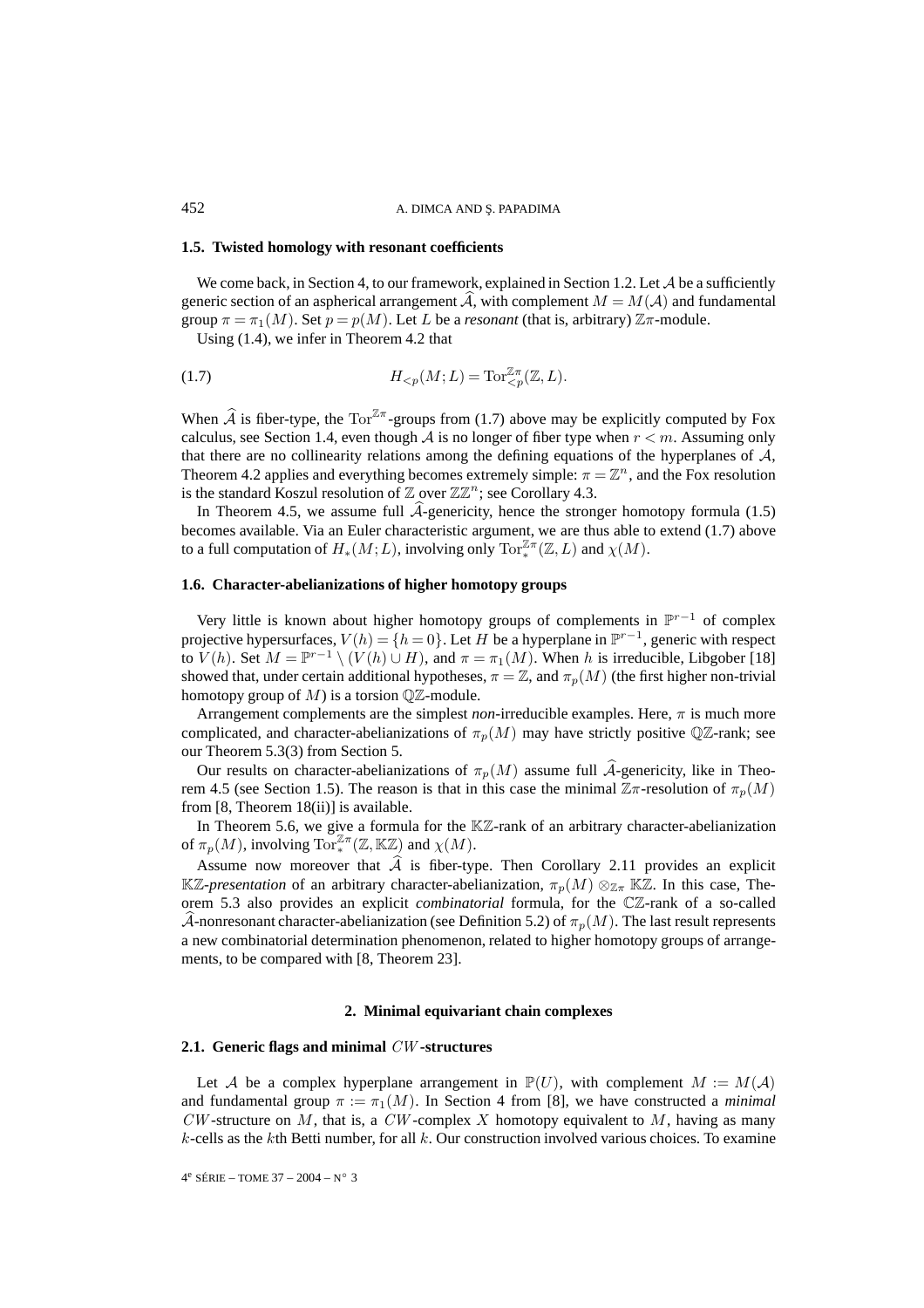this issue, we will need several definitions. Without any loss of generality, we may assume that A is *essential*; see [21, p. 197].

The *intersection lattice*,  $\mathcal{L}(\mathcal{A})$ , is the set of *edges* of  $\mathcal{A}$  (that is, the nonempty intersections of hyperplanes from A), ordered by reverse inclusion. One has a canonical stratification of  $\mathbb{P}(U)$ ,  $S(\mathcal{A}) := \{S_S\}_{S \in \mathcal{L}(\mathcal{A})}$ , with the property that  $\overline{S_S} = S$ , for all S; see [12, III.3.1 and III.4.5]. Set  $r := \dim U$ .

DEFINITION 2.2. – An increasing projective flag in  $\mathbb{P}(U)$ ,  $\mathcal{F} = {\{\mathcal{F}_s\}_{0 \leq s < r}}$  (where  $\dim \mathcal{F}_s = s$ , for all s) is called A-generic if  $\mathcal{F}_s$  is transverse to  $\mathcal{S}(\mathcal{A}^{\mathcal{F}_{s+1}})$ , for  $s < r - 1$ , where  $A^{\mathcal{F}_{s+1}}$  denotes the projective arrangement in  $\mathcal{F}_{s+1}$  obtained by restriction from A.

An A-generic flag gives a finite increasing filtration of M,  $\{F_sM\}_{0\leq s\leq r}$ .

$$
(2.1) \t\t\t F_sM := M \cap \mathcal{F}_s.
$$

DEFINITION 2.3. – Let X be an  $(r - 1)$ -dimensional minimal complex. A homotopy equivalence,  $\varphi: X \to M$ , is *compatible* with a given A-generic flag if  $\varphi$  restricts to homotopy equivalences,  $\varphi_s: X^{(s)} \to F_sM$ , for  $0 \leqslant s < r$ .

Our (absolute) minimality result from [8, Section 4] reads then: for any  $\mathcal{A}$ -generic flag,  $F$ , there exists an  $F$ -compatible minimal structure on  $M(A)$ , X, in the sense of the above Definition 2.3.

Let now  $(Z, z_0)$  be a reasonable based space (e.g., a connected complex, or a connected manifold), endowed with a finite increasing filtration,  $\{F_s Z\}_{s\geqslant 0}$ , such that  $F_0 Z = \{z_0\}$ . Let  $p_Z : (\tilde{Z}, \tilde{z_0}) \to (Z, z_0)$  be a universal cover. Set  $\pi := \pi_1(Z, z_0)$ . Define

$$
F_s \widetilde{Z} := p_Z^{-1}(F_s Z), \quad \text{for } s \geqslant 0.
$$

The associated π-*equivariant chain complex*,

(2.2) 
$$
C_{\bullet}(\widetilde{Z}) := \left\{ d_q \colon H_q(F_q \widetilde{Z}, F_{q-1} \widetilde{Z}) \to H_{q-1}(F_{q-1} \widetilde{Z}, F_{q-2} \widetilde{Z}) \right\}_q,
$$

is endowed with the boundary maps,  $d_q$ , coming from the triple  $(F_q, F_{q-1}, F_{q-2})$ , in the standard way. It is a chain complex of (right)  $\mathbb{Z}\pi$ -modules.

We are going to show that the (minimal)  $\pi$ -equivariant chain complex,  $C_{\bullet}(\widetilde{X})$ , from [8], is a well-defined invariant of A. We do this in two steps.

Let  $\varphi: X \to M$  be an *F*-compatible homotopy equivalence, as in Definition 2.3. Denote by  $\Phi$ the lift of  $\varphi$  to (based) universal covers. Use  $\varphi_{\#} : \pi_1(X) \stackrel{\sim}{\to} \pi_1(M)$  to identify fundamental groups. Denote by

(2.3) 
$$
\tilde{\varphi} := \left\{ \widetilde{\varphi_q} : C_q(\widetilde{X}) \to C_q(\widetilde{M}) \right\}_q
$$

the  $\mathbb{Z}_{\pi}$ -chain map, induced by  $\Phi$ , between the equivariant chain complexes associated to the skeletal filtration on X, and the  $\mathcal F$ -filtration (2.1) on M respectively.

LEMMA 2.4. – *The above map* (2.3) *is an isomorphism of* Zπ*-chain complexes.*

*Proof.* – By standard homotopy properties of fibrations,  $p_X : (\tilde{X}, F_q \tilde{X}) \to (X, F_q X)$  will induce isomorphisms on all homotopy groups, for  $q \ge 0$ , and likewise for M. It follows that  $\Phi$ :  $(X, F_q X) \to (M, F_q M)$  (and therefore  $\Phi$ :  $F_q X \to F_q M$ ) induces isomorphisms on all homotopy groups, since  $\varphi$  induces homotopy equivalences,  $\varphi_q : F_qX \to F_qM$ . By Whitehead's theorem,  $\Phi$ :  $(F_q X, F_{q-1} X) \to (F_q M, F_{q-1} M)$  induces homology isomorphisms, for all  $q$ .  $\Box$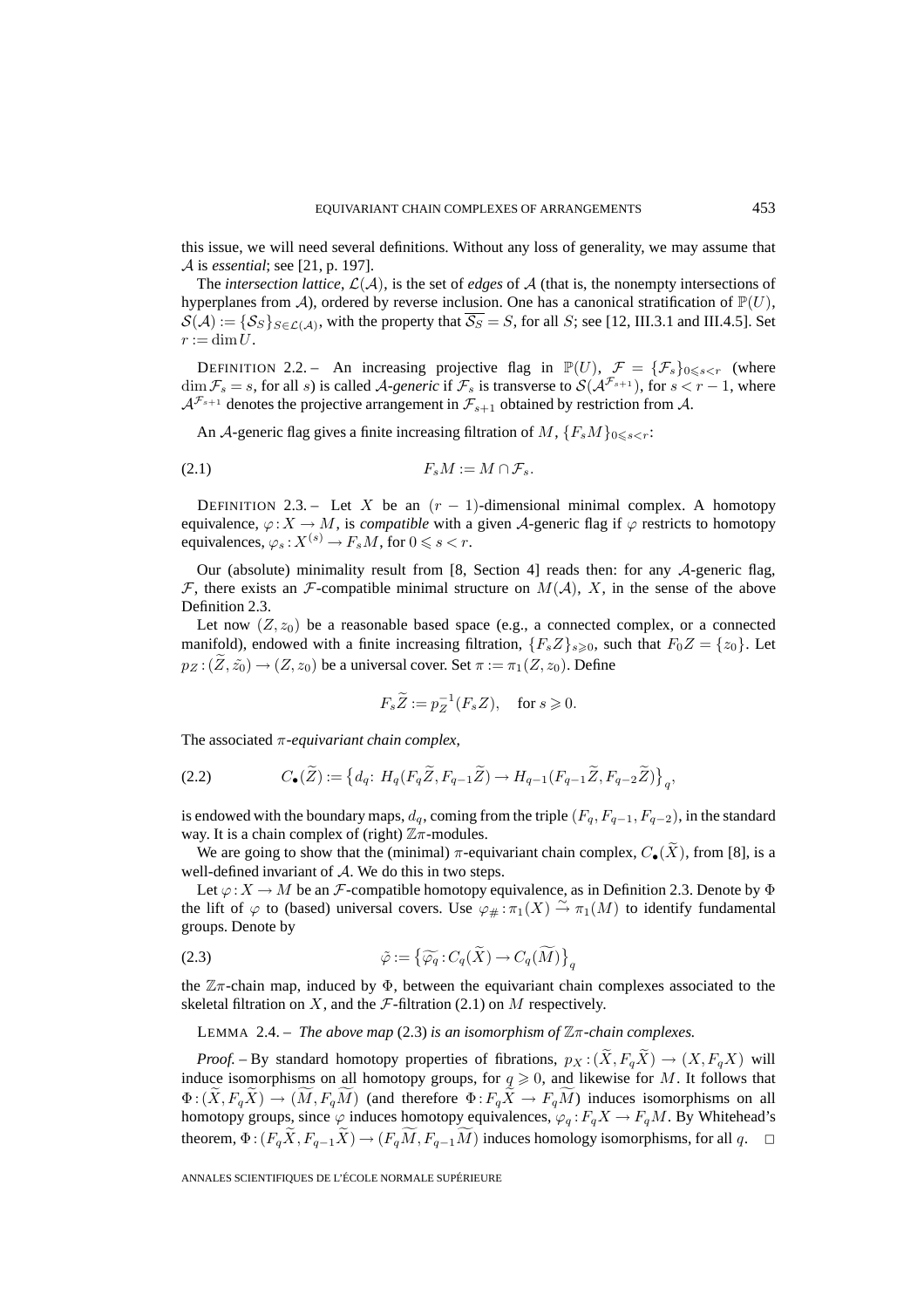This shows that the skeletal equivariant chain complex does not depend on the choice of  $F$ -compatible minimal structure, for a fixed  $A$ -generic flag,  $F$ .

LEMMA 2.5. – Let  $\mathcal F$  and  $\mathcal F'$  be two A-generic flags, with associated filtrations  $F_{\bullet}M$  and F •M *respectively. There is a filtered homeomorphism,*

$$
\Psi : (M, F_{\bullet}M) \xrightarrow{\sim} (M, F'_{\bullet}M).
$$

*Proof.* – The set  $Flag(\mathbb{P}(U))$  of all the flags

$$
\mathcal{F} : \emptyset = \mathcal{F}_{-1} \subset \mathcal{F}_0 \subset \cdots \subset \mathcal{F}_{r-1}
$$

in  $\mathbb{P}(U)$  is a complex algebraic variety which is compact, smooth and connected, hence irreducible. The subset  $Flag(\mathcal{A}) \subset Flag(\mathbb{P}(U))$  of all the A-generic flags is an open Zariski subset in this irreducible variety, and as such it is connected. Consider the second projection

$$
p_2: \mathbb{P}(U) \times Flag(\mathcal{A}) \rightarrow Flag(\mathcal{A}).
$$

On the product  $\mathbb{P}(U) \times Flag(\mathcal{A})$  there are two natural Whitney regular stratifications.

The first one, denoted by X, is the product of the stratification  $S(A)$  on  $\mathbb{P}(U)$  by the trivial stratification on  $Flag(A)$ , i.e. X has as strata the products of the form

$$
X_S = \mathcal{S}_S \times Flag(\mathcal{A})
$$

for  $S \in \mathcal{L}(\mathcal{A})$ , see [11, p. 12].

The second stratification, denoted by  $\mathcal{Y}$ , has as strata the following (constructible) submanifolds in  $\mathbb{P}(U) \times Flag(\mathcal{A})$ :

$$
Y_j = \left\{ (x, \mathcal{F}) \in \mathbb{P}(U) \times Flag(\mathcal{A}); \ x \in \mathcal{F}_j \setminus \mathcal{F}_{j-1} \right\}
$$

for  $j = 0, 1, \ldots, r - 1$ .

To see that the stratification  $Y$  is Whitney regular, note that it is induced by the stratification  $\mathcal Z$  on  $\mathbb P(U) \times Flag(\mathbb P(U))$  given by the orbits of the regular action

$$
Aut(U) \times (\mathbb{P}(U) \times Flag(\mathbb{P}(U))) \to \mathbb{P}(U) \times Flag(\mathbb{P}(U))
$$

where  $g \cdot (x, \mathcal{F}) = (gx, g\mathcal{F})$ . Indeed, the orbits of this action are exactly the sets

$$
Z_j = \left\{ (x, \mathcal{F}) \in \mathbb{P}(U) \times \mathit{Flag}(\mathbb{P}(U)); \ x \in \mathcal{F}_j \setminus \mathcal{F}_{j-1} \right\}
$$

for  $j = 0, 1, \ldots, r - 1$ . The resulting stratification Z is Whitney regular by a general result on regular actions with finitely many orbits, see [11, p. 21].

Using the definition of an A-generic flag, it follows that the two stratifications  $\mathcal X$  and  $\mathcal Y$  are transversal (or in general position) and hence their intersection  $T$  is also a Whitney regular stratification, see [11, p. 12]. Note that the strata of this stratification are all the non-empty intersections  $T_{S,j} = X_S \cap Y_j$ , in particular these intersections are connected. It can be shown by a direct computation that the restrictions

$$
p_2: T_{S,j} \to Flag(\mathcal{A})
$$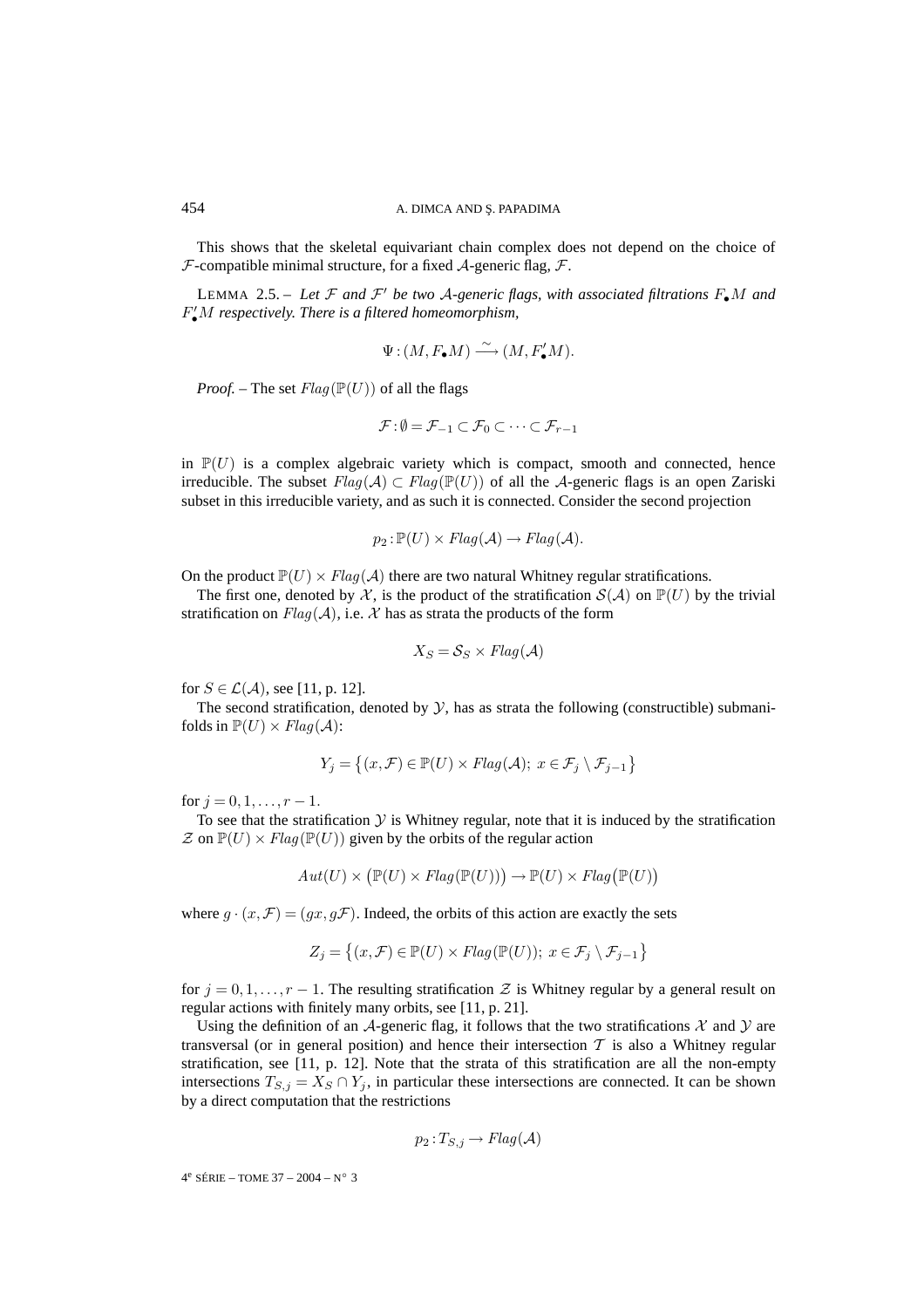are all submersive surjections. Applying Thom's First Isotopy Lemma, see Theorem (5.2), [11, p. 58], to the second projection  $p_2$  we get that  $\mathbb{P}(U) \times Flag(\mathcal{A})$  fibers over  $Flag(\mathcal{A})$  in the stratified sense. This means that for any two fibers of  $p_2$ , corresponding to two  $\mathcal{A}$ -generic flags F and F', there is a homeomorphism  $\mathbb{P}(U) \times {\{\mathcal{F}\}} \to \mathbb{P}(U) \times {\{\mathcal{F}'\}}$  sending the strata of the stratifications induced by  $\mathcal T$  into each other. This proves our claim by considering only the strata contained in  $M$ .  $\square$ 

COROLLARY 2.6. – *The* Zπ*-chain complex associated to any Morse-theoretic minimal* CW *-structure,* X*, on* M(A)*, constructed in* [8]*, is an invariant of* A*. Actually, the* Zπ*-chain complex*  $C_{\bullet}(\widetilde{X})$  *depends only on the projective equivalence type of A.* 

#### **2.7. Relation to work by Cohen–Orlik**

The  $\pi$ -equivariant chain complex from Corollary 2.6 is a potentially powerful invariant of the arrangement  $A$ . This is due for instance to the fact that the first nonzero homology group of  $C_{\bullet}(X)$  is isomorphic to the first nonzero higher homotopy group of  $M(\mathcal{A})$ , when  $M(\mathcal{A})$  is not aspherical; see [8, §§5–6], for various results on higher homotopy groups, inspired from this remark. This is also due to the fact that  $C_{\bullet}(\tilde{X})$  is the *universal* chain complex computing the twisted (co)homology of the complement. Indeed, let N be an arbitrary left  $\mathbb{Z}_{\pi}$ -module. Then

(2.4) 
$$
H_*\big(M(\mathcal{A});N\big)=H_*\big(C_{\bullet}(\widetilde{X})\otimes_{\mathbb{Z}\pi}N\big)
$$

(and similarly for cohomology); see [26, Chapter VI].

From basic equation (2.4), we may easily recover (in homological form) various results, found by D. Cohen in [1] for the case of a  $\mathbb{C}$ -vector space N, and then reformulated in terms of flags by D. Cohen and P. Orlik [3]. Note that the flags  $\mathcal F$  used in [3, §2.3] coincide with our  $\mathcal A$ -generic flags from Definition 2.2.

If  $(Z, z_0)$  is a reasonable filtered space, as in Section 2.1, and N is a left  $\mathbb{Z}_{T_1}(Z, z_0)$ -module, one may consider the chain complex

$$
(2.5) \qquad C_{\bullet}(Z;N) := \left\{ d_q: H_q(F_qZ, F_{q-1}Z;N) \to H_{q-1}(F_{q-1}Z, F_{q-2}Z;N) \right\}_q,
$$

(the twisted version of (2.2)). If  $\varphi: X \to M$  is an F-compatible homotopy equivalence, as in Definition 2.3, it induces a chain isomorphism,

$$
(2.6) \tC_{\bullet}(X;N) \xrightarrow{\sim} C_{\bullet}(M;N),
$$

where  $C_{\bullet}(M; N)$  is the homology version of the complex from [1] and [3]. On the other hand,

$$
(2.7) \tC_{\bullet}(X;N) \simeq C_{\bullet}(\widetilde{X}) \otimes_{\mathbb{Z}\pi} N
$$

(isomorphism of chain complexes), for arbitrary  $N$ ; see [26, Theorem VI.4.9]. At the same time,

(2.8) 
$$
\dim_{\mathbb{C}}(C_q(\widetilde{X}) \otimes_{\mathbb{Z}\pi} N) = (\dim_{\mathbb{C}} N) \cdot b_q(M(\mathcal{A})), \quad \forall q
$$

(from minimality), if N is a finite-dimensional  $\mathbb{C}$ -vector space.

Eqs. (2.4), (2.7) and (2.6) together imply that the chain complex  $C_{\bullet}(M;N)$  computes the twisted homology of the complement,  $H_*(M(\mathcal{A}); N)$ ; if  $\dim_{\mathbb{C}} N = 1$ , (2.8) implies that, furthermore,  $\dim_{\mathbb{C}} C_q(M; N) = b_q(M)$ , for all q. In particular, we thus recover [3, Theorems 2.5 and 2.9], in homological form.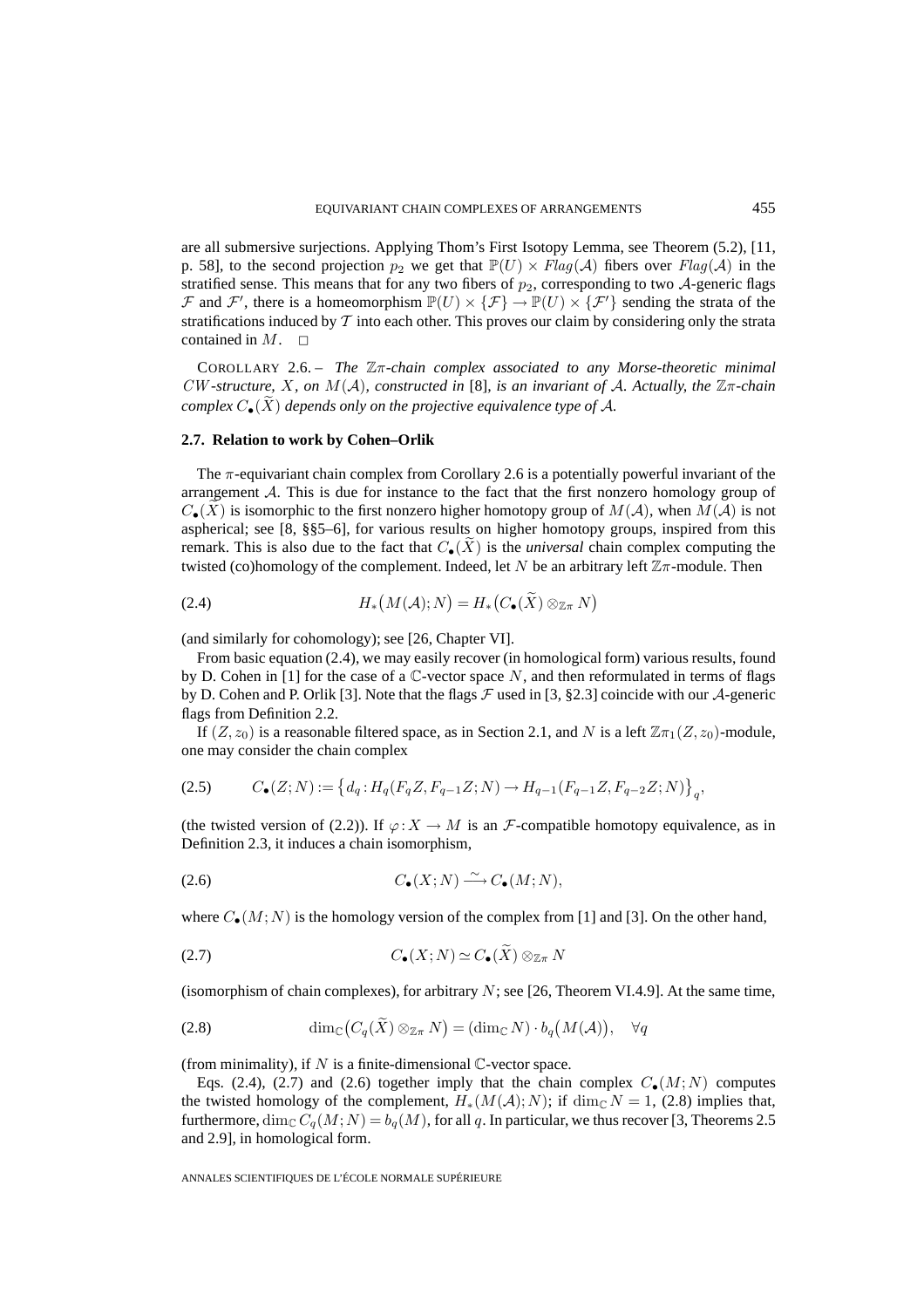## **2.8. Principal ideal domain coefficients and minimal structures**

Let X be a minimal CW-complex (connected, of finite type). Set  $\pi := \pi_1(X)$ , and denote by  $C_{\bullet}(\tilde{X})$  the  $\pi$ -equivariant chain complex from Section 2.1. By minimality,

(2.9) 
$$
C_q(\tilde{X}) = H_q X \otimes \mathbb{Z}\pi, \text{ for all } q.
$$

Set  $R := \mathbb{K}\mathbb{Z}$  (the group ring of  $\mathbb Z$  over a commutative field  $\mathbb K$ ). It is a principal ideal domain. We are going to use this fact to prove the following R-analog of Corollary 2.6, in the context of arbitrary minimal structures.

Let  $\nu : \pi \to \mathbb{Z}$  be an arbitrary character. Extend it to a change of rings,  $\nu : \mathbb{Z}\pi \to \mathbb{K}\mathbb{Z}$ .

THEOREM 2.9. – Let  $\varphi: X \to X'$  be a homotopy equivalence, where both X and X' are minimal CW-complexes. Use  $\varphi_{\#} : \pi_1(X) \stackrel{\sim}{\to} \pi_1(X')$  to identify fundamental groups. Then the  $\mathbb{K}\mathbb{Z}$ -chain complexes  $C_{\bullet}(X) \otimes_{\mathbb{Z}\pi} \mathbb{K}\mathbb{Z}$  and  $C_{\bullet}(X') \otimes_{\mathbb{Z}\pi} \mathbb{K}\mathbb{Z}$  are isomorphic, for any change of *rings homomorphism,*  $\nu : \mathbb{Z}\pi \to \mathbb{K}\mathbb{Z}$ *, as above.* 

The theorem follows from the lemma below, via the minimality property (2.9), and the basic homotopy invariance equation (2.4).

LEMMA 2.10. – Let  $C_{\bullet} = \{C_{q+1} \xrightarrow{d_{q+1}} C_q\}_{q \geq 0}$  and  $C'_{\bullet} = \{C'_{q+1}$  $\stackrel{d'_{q+1}}{\longrightarrow} C'_q$  }<sub>*q*≥0</sub> be R-chain *complexes, where* R *is principal. Assume that* C<sup>q</sup> *and* C <sup>q</sup> *are finitely-generated free* R*-modules of the same rank, for all*  $q\geqslant 0$ *, and also that*  $H_q(C)$  *and*  $H_q(C')$  *are isomorphic R-modules, for*  $q \geqslant 0$ . Then  $C_{\bullet}$  and  $C'_{\bullet}$  are isomorphic R-chain complexes.

*Proof.* – We may easily infer from our assumptions that the submodules of  $q$ -cycles,  $Z_q$  and  $Z'_q$ , are R-free, of the same rank,  $r_q$ , for all q; likewise, the q-boundaries,  $B_q$  and  $B'_q$ , are both free of rank  $s_q$ , for all q.

Using suitable R-bases, the matrix of the inclusion,  $B_q \hookrightarrow Z_q$ , may be put in diagonal form, with nonzero entries,  $\{a_1,\ldots,a_{s_q}\}$ , on the diagonal, having the property that  $a_1 | a_2 | \cdots | a_{s_q}$ . Similarly, for  $B'_q \hookrightarrow Z'_q$ . Since  $Z_q/B_q \simeq Z'_q/B'_q$ , we infer that the elementary ideals generated by  $s \times s$  minors must be equal, for  $1 \le s \le s_q$ ; see [9, §20.2]. Hence,  $a_s$  and  $a'_s$  differ by R-units, for all s. Therefore, we may find R-isomorphisms,  $f_q: Z_q \longrightarrow Z'_q$ , inducing R-isomorphisms,  $f_q: B_q \longrightarrow B'_q$ , for all  $q \geqslant 0$ .

At the same time, we may split  $d_{q+1}: C_{q+1} \rightarrow B_q$ , for  $q \ge 0$ , by choosing decompositions,  $C_{q+1} = Z_{q+1} \oplus N_{q+1}$ , such that  $d_{q+1} : N_{q+1} \longrightarrow B_q$ . Similarly, for  $C'_\bullet$ . Extend  $f_q : Z_q \longrightarrow Z'_q$ to  $f_q: C_q \longrightarrow C'_q$ , by setting  $f_{q|N_q} = (d'_q)^{-1} \circ (f_{q-1|B_{q-1}}) \circ d_q: N_q \longrightarrow N'_q$ . By construction, the *R*-isomorphisms  $\{f_q\}$  commute with differentials.  $\Box$ 

Theorem 2.9 may be applied to non-trivial higher homotopy groups of certain arrangements (which are very hard to compute, in general).

Let A be an essential projective arrangement in  $\mathbb{P}^{r-1}$ , with complement M and fundamental group  $\pi$ . Assume that the cone,  $\mathcal{A}'$ , is a *hypersolvable* central arrangement in  $\mathbb{C}^r$  (see [15] for the definition and the basic properties of the hypersolvable class). Denote by  $p := p(M)$  the order of  $\pi_1$ -connectivity, introduced in [22]; it is a homotopy invariant of M, which turns out to be combinatorial, for the hypersolvable class, see [22, Corollary 4.10(1)]. Denote by  $A$  the *fiber-type deformation* of A, constructed in [16].

If  $p = r - 1$ , as in [8, Theorem 23], then [8, Theorem 18(ii)] applies to give the following  $\mathbb{Z}\pi$ -presentation for the first nonzero higher homotopy group of  $M$ :

$$
(2.10) \qquad \pi_p(M(\mathcal{A})) = \mathrm{coker}\big\{\partial_{p+2} : H_{p+2}M(\widehat{\mathcal{A}}) \otimes \mathbb{Z}\pi \to H_{p+1}M(\widehat{\mathcal{A}}) \otimes \mathbb{Z}\pi\big\},
$$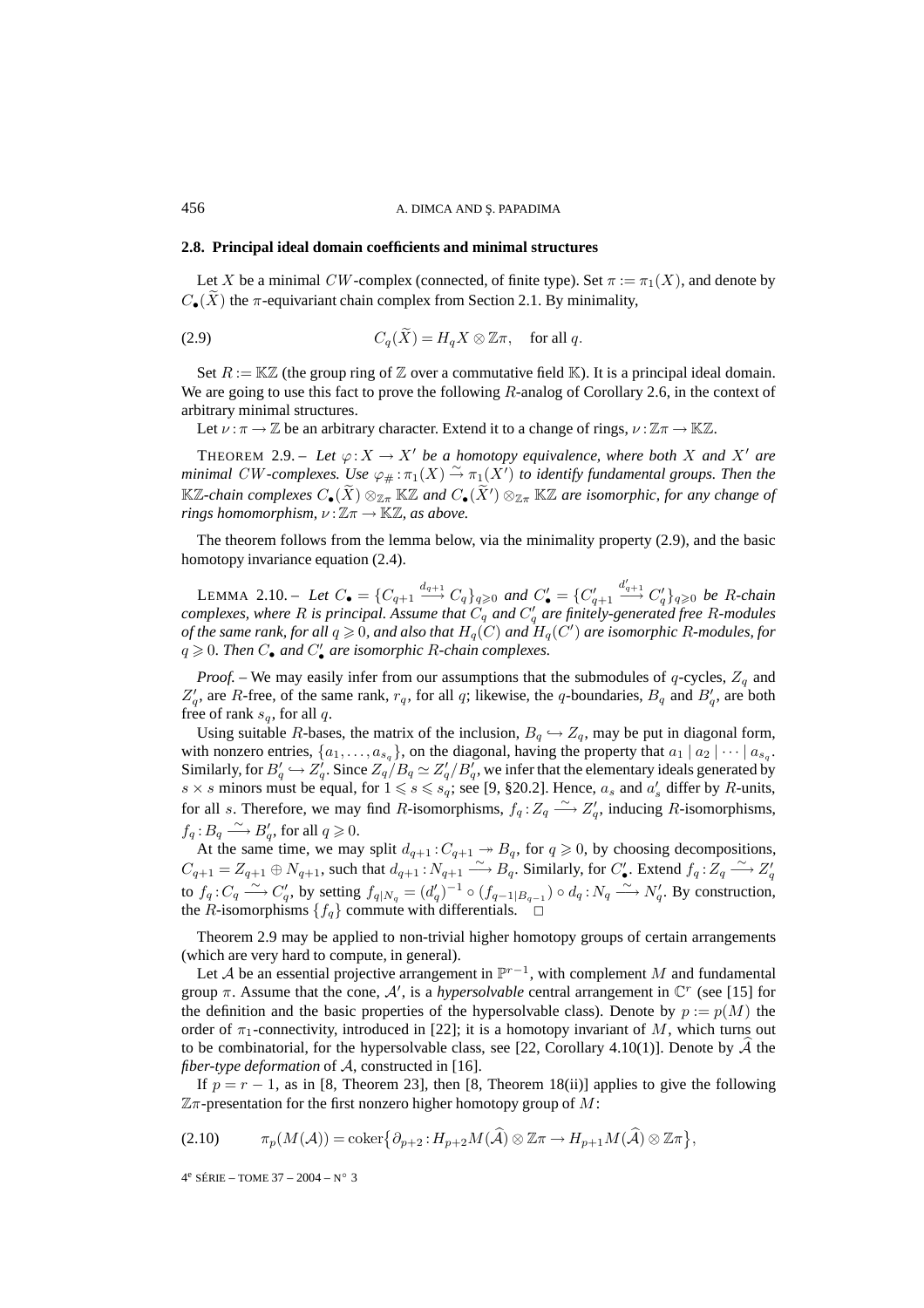where  $\partial_{p+2}$  is a boundary map from the  $\pi$ -equivariant chain complex (2.2), associated to a Morse-theoretic minimal structure on  $M(\widehat{\mathcal{A}}) \cong K(\pi, 1)$ .

One may associate to  $A'$  a combinatorially determined collection of positive natural numbers,  $\{1 = d_1, d_2, \ldots, d_\ell\}$ , called the *exponents* of  $\mathcal{A}'$ , see [15]; they coincide with the exponents of the fiber-type central arrangement  $A'$  defined in [10], see [16]. One knows [22, Lemma 5.3] that  $\pi$  is an iterated semidirect product of free groups,

$$
\pi = \mathbb{F}_{d_{\ell}} \rtimes \cdots \rtimes \mathbb{F}_{d_2},
$$

with all monodromy actions trivial on homology.

The above structural property (2.11) has the following basic practical consequence, discovered by D. Cohen and A. Suciu in [6]:  $K(\pi, 1)$  has a minimal structure for which *all* boundary maps of the associated  $\pi$ -equivariant chain complex,

$$
\partial_q^{\text{Fox}}: H_qK(\pi, 1) \otimes \mathbb{Z}\pi \to H_{q-1}K(\pi, 1) \otimes \mathbb{Z}\pi,
$$

may be *explicitly* computed, by Fox differential calculus.

COROLLARY 2.11. – *Let* A *be an essential arrangement in* P<sup>r</sup>−<sup>1</sup>*, with hypersolvable cone,* A'. Set  $M := M(\mathcal{A})$ ,  $\pi := \pi_1(M)$ ,  $p := p(M)$ . Assume that  $p = r - 1$ . Let  $\nu : \mathbb{Z}\pi \to \mathbb{K}\mathbb{Z}$ *be the change of rings associated to an arbitrary character,*  $ν : π → ℤ$  *(where K is a commutative field*)*. Then*:

$$
(2.12) \quad \pi_p\big(M(\mathcal{A})\big) \otimes_{\mathbb{Z}\pi} \mathbb{K}\mathbb{Z} = \mathrm{coker}\big\{\partial^{\mathrm{Fox}}_{p+2} \otimes_{\mathbb{Z}\pi} \mathbb{K}\mathbb{Z} : (\mathbb{K}\mathbb{Z})^{b_{p+2}(\pi)} \to (\mathbb{K}\mathbb{Z})^{b_{p+1}(\pi)}\big\},
$$

*as* Kℤ-modules, where the Betti numbers of π are determined by the exponents of A', and  $\partial_{\bullet}^{\text{Fox}}$ *is explicitly computed from* (2.11)*.*

*Proof.* – The Poincaré polynomial of  $K(\pi, 1) \cong M(\widehat{A})$  is  $P(T) = \prod_{i=2}^{\ell} (1 + d_i T)$ ; see [10]. From (2.10), we infer that  $\pi_p(M) \otimes_{\mathbb{Z}_p} \mathbb{K}\mathbb{Z} = \mathrm{coker}\{\partial_{p+2} \otimes_{\mathbb{Z}_p} \mathbb{K}\mathbb{Z}\}$ . By Theorem 2.9, we may replace  $\partial_{p+2}$  by  $\partial_{p+2}^{\text{Fox}}$ , to arrive at (2.12), as asserted.  $\Box$ 

## **3. A Milnor fiber obstruction to relative minimality**

## **3.1.** Absolute minimality and  $H_1$ -bases

We come back to Definition 2.3 from the preceding section. We will add more information, related to distinguished  $H_1$ -bases. This will be needed for certain twisted homology computations (such as those related to the homology of Milnor fibers).

Let  $\{H_0, H_1, \ldots, H_n\}$  be the hyperplanes of A, in  $\mathbb{P}(U)$ . The *meridians* associated to the hyperplanes,  $\{\mu_i \in \pi_1(M)\}_{0 \le i \le n}$ , give a collection of well-defined elements of  $H_1M$ . Considering  $H_0$  as a distinguished hyperplane, we obtain in this way a distinguished  $\mathbb{Z}$ -basis of  $H_1M$ ,

$$
\left\{ \left[\mu_{i}\right]\right\} _{1\leqslant i\leqslant n}.
$$

Let now  ${c_i}_{1\leq i \leq n}$  be the 1-cells of a minimal CW-structure on M, X. They provide a distinguished  $\mathbb{Z}$ -basis of  $H_1X$ ,

$$
\{[c_i]\}_{1\leqslant i\leqslant n}.
$$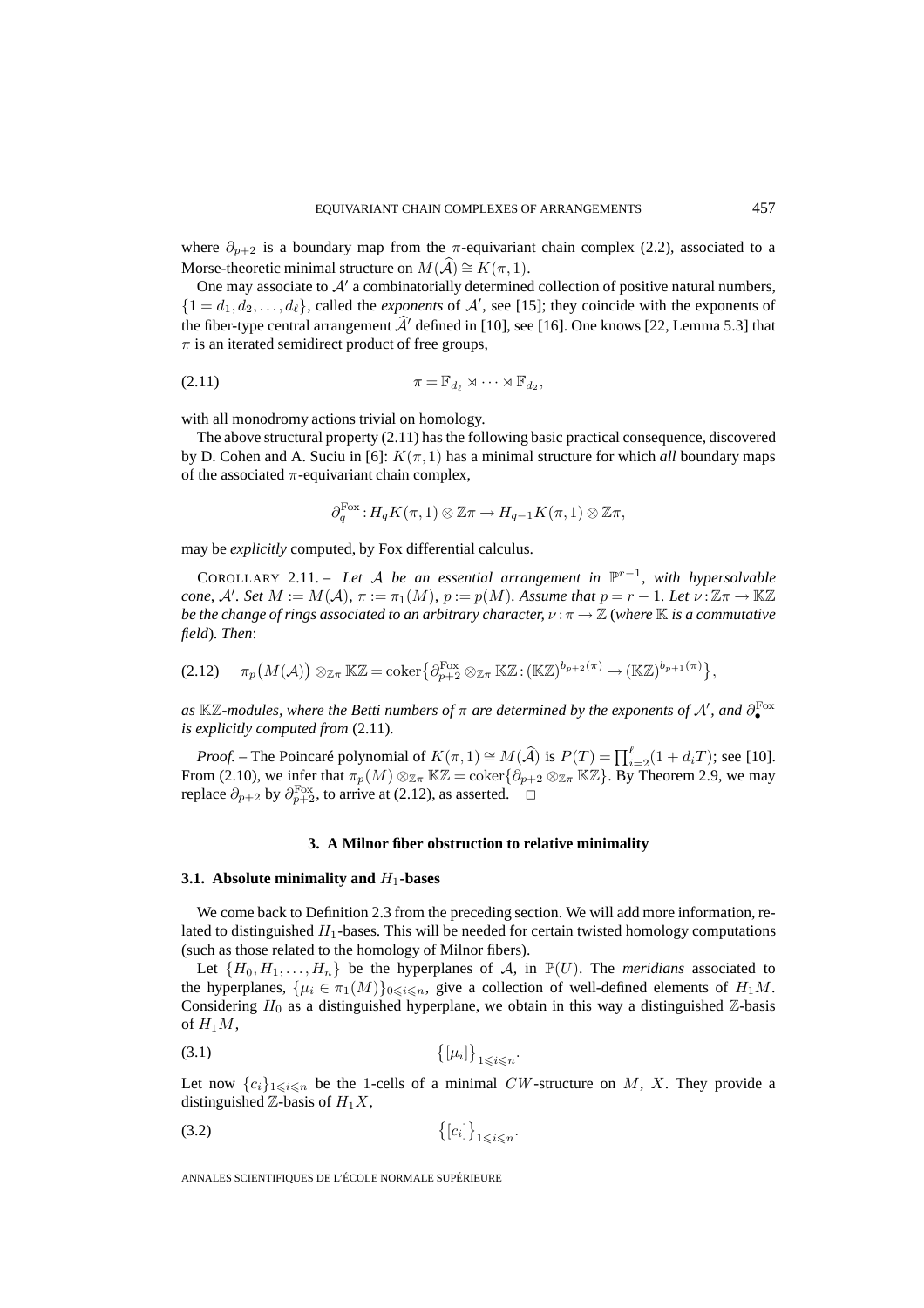DEFINITION 3.2. – Let X be a minimal complex. A homotopy equivalence,  $\varphi: X \to M$ , *respects*  $H_1$ *-markings*, if it takes the basis (3.2) to the basis (3.1).

Every arrangement complement, M, has such a *marked* minimal structure. Indeed, take an A-generic flag  $\mathcal F$ , as in Definition 2.2, and consider an  $\mathcal F$ -compatible minimal structure, as in Definition 2.3. It is constructed inductively, see [8, Section 4]. At the first nontrivial step,  $X^{(1)}$  is a wedge of n circles, and  $F_1M$  is  $\mathbb{P}^1 \setminus \{n+1 \text{ points}\}\.$  Obviously, we may start with a homotopy equivalence,  $\varphi_1$ , which preserves the canonical  $H_1$ -bases, and then proceed by induction.

#### **3.3. The relative minimality problem**

Assume now that A is an  $\mathcal{L}_k(\mathcal{A})$ -generic section of A (in the sense from [8, (1)]), with  $k \geq 1$ , where A is an essential arrangement of  $n + 1$  hyperplanes in  $\mathbb{P}(V)$ . Our basic idea in [8] was to extract from A-homotopy information on  $M(A)$ . The key tool is provided by [8, Proposition 14], which says that one may replace, up to homotopy, the inclusion,  $j : M(A) \hookrightarrow M(A)$ , by a cellular map between minimal complexes,  $f : X \to Y$ , with the property that

(3.3) 
$$
f_{|X^{(k)}} = id.
$$

The *relative minimality* problem we have in mind is the following. Start with a marked minimal structure on  $M(A)$ , Y, as in Definition 3.2. Let A be an essential  $\mathcal{L}_k$ -generic section of A, with  $k \geq 1$ . Can one replace j by f, as in (3.3) above, in such a way that moreover

(3.4) 
$$
f_{|X^{(k+1)}} = \text{subcomplex inclusion?}
$$

When A has hypersolvable cone and  $p := p(M(A)) = \text{rank}(A') - 1$ , as in Corollary 2.11, this can be done: actually one may take  $X = Y^{(p)}$ , and  $f =$  inclusion; see [8, Theorems 18] and 23]. In general, the (easily checked) fact that  $H_*j$  is a split injection, together with heuristic morsification arguments, seem to indicate that the answer to question (3.4) should be yes.

Surprisingly enough, the answer turns out to be no, in general, and the homology of the Milnor fiber of  $A$  comes into play, at this point.

## **3.4. Twisted homology and Betti numbers of Milnor fibers**

Let  $q := \prod_{i=0}^{n} \alpha_i$  be a defining equation of the central arrangement in U associated to A. Let  $F := q^{-1}(1)$  be the Milnor fiber of A. We are going to recall from [4, Corollary 1.5] the twisted homology decomposition of  $H_*(F; \mathbb{C})$ .

Set  $u := \exp(\frac{2\pi\sqrt{-1}}{n+1})$ . For  $0 \le t \le n$ , denote by  $L_t$  the rank one C-local system on  $M := M(\mathcal{A})$  (alias, the abelian representation,  $L_t : H_1M \to \mathbb{C}^*$ , of  $\pi_1(M)$ ) given by

(3.5) 
$$
L_t([\mu_i]) = u^t, \quad \text{for } 1 \leqslant i \leqslant n
$$

(where  $\{[\mu_i]\}\$ is the Z-basis (3.1)). Set

$$
(3.6) \t\t b_s^t(F) := \dim_{\mathbb{C}} H_s(M; L_t).
$$

Then:

(3.7) 
$$
b_s(F) = \sum_{t=0}^{n} b_s^t(F), \text{ for all } s.
$$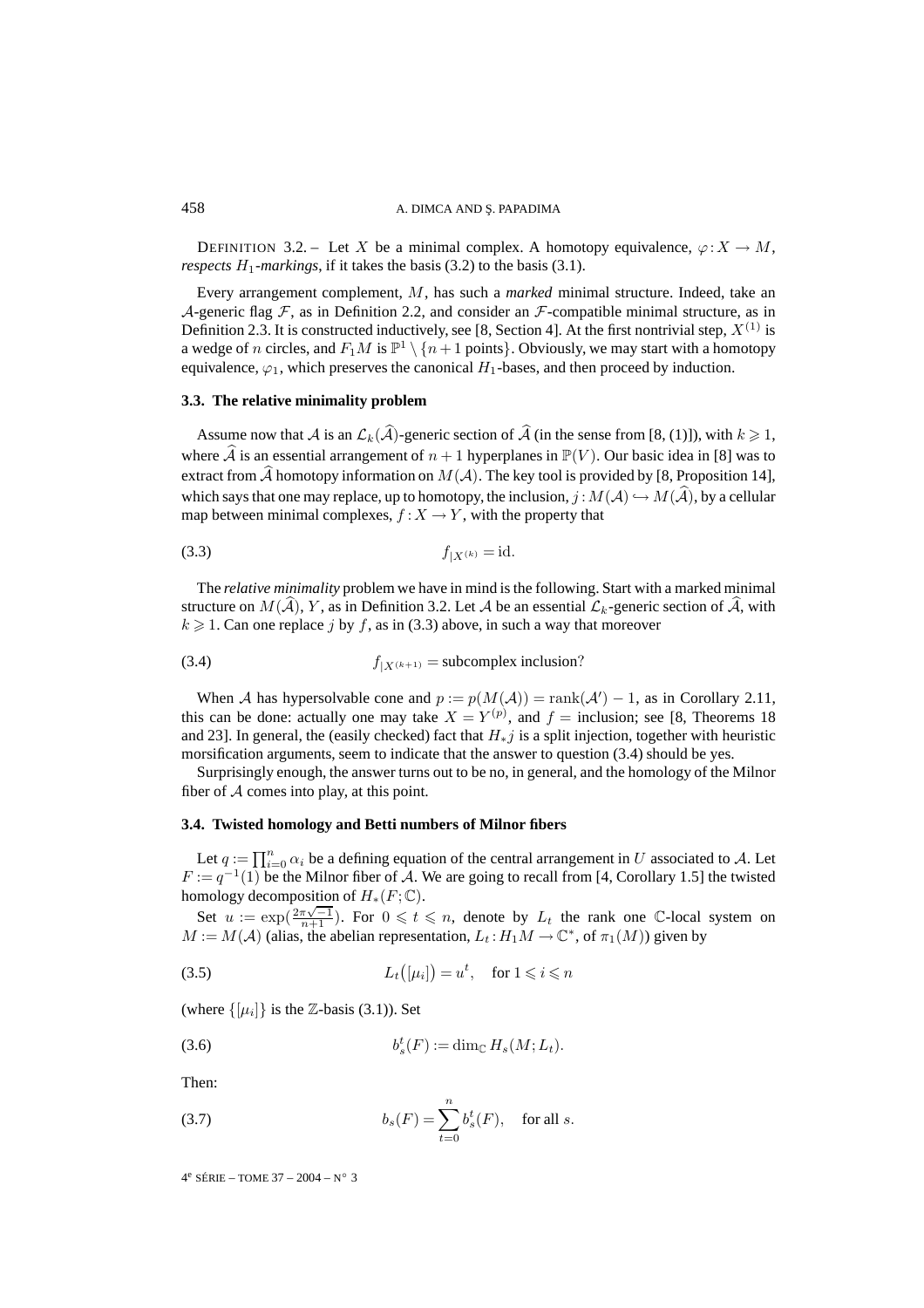## **3.5. The Milnor fiber obstruction**

Let A be an arbitrary essential arrangement in  $\mathbb{P}(U)$ , with defining equation q and Milnor fiber F, as in Section 3.4. The linear forms  $\{\alpha_i\}_{0\leq i\leq n}$  define a linear embedding

$$
(3.8) \t\t j:U\hookrightarrow V:=\mathbb{C}^{n+1},
$$

which enables us to view A as an  $\mathcal{L}_1$ -generic section of the Boolean arrangement A (with defining equation  $\hat{q} := \prod_{i=0}^{n} z_i$ .

Set  $Y := (S^1)^{\times n}$ , endowed with the canonical minimal structure of the *n*-torus. Plainly, there is a marked homotopy equivalence,  $\varphi_Y : Y \to M(\mathcal{A})$ . Assume that  $j : M(\mathcal{A}) \hookrightarrow M(\mathcal{A})$  has the homotopy type of a cellular map between minimal complexes,  $f : X \to Y$ , with the property that  $f_{|X^{(1)}} = \text{id}$ , as in (3.3), and  $f_{|X^{(2)}} = \text{inclusion}$ , as in (3.4). (Note that  $\varphi_X : X \to M(\mathcal{A})$  will also be a marked homotopy equivalence, since, obviously, j and f respect  $H_1$ -markings.)

THEOREM 3.6. – *Let* A *be an essential arrangement of* n + 1 *hyperplanes, with Milnor fiber* F. If the relative minimality problem (3.4), where  $k = 1$ , has a positive answer, for A and the Boolean arrangement  ${\cal A}$ , then  $n$  divides  $b_1(F)$ .

*Proof.* – Since  $b_1^0(F) = b_1(M(A)) = n$ , it will be enough to show that  $b_1^t(F)$  is independent of t, for  $1 \le t \le n$ ; see (3.7). As  $\varphi_X$  is a marked homotopy equivalence, the twisted Betti numbers from (3.6) may be computed on X, using the cellular  $H_1$ -basis (3.2) in (3.5), via the basic specialization formula (2.4).

Our hypothesis (3.3) on  $f_{|X^{(1)}}$  readily implies that  $f_{\#} : \pi := \pi_1(X) \to \pi_1(Y) = \mathbb{Z}^n$  is the abelianization map. The cellular map  $f : X \to Y$  lifts to a  $\mathbb{Z} f_{\#}$ -linear chain map,

$$
\left\{\widetilde{f}_s\colon H_sX\otimes {\mathbb Z}\pi\to H_sY\otimes{\mathbb Z}{\mathbb Z}^n\right\}_{s\geqslant0},
$$

between the equivariant chain complexes of the universal covers,

$$
C_{\bullet}(\widetilde{X}) := \{ H_{s+1}X \otimes \mathbb{Z}\pi \xrightarrow{d_{s+1}} H_sX \otimes \mathbb{Z}\pi \}_{s \geq 0},
$$

and

$$
C_{\bullet}(\widetilde{Y}) := \{ H_{s+1}Y \otimes \mathbb{Z} \mathbb{Z}^n \stackrel{\partial_{s+1}}{\longrightarrow} H_sY \otimes \mathbb{Z} \mathbb{Z}^n \}_{s \geq 0}.
$$

Our main hypothesis (3.4) implies that

(3.9) 
$$
\widetilde{f}_s = H_s f \otimes \mathbb{Z} f_{\#}, \quad \text{for } s \leqslant 2,
$$

with  $H_{\leq 2}f$  monic.

For  $s \leq 1$ , we may thus tensor the commutative squares

$$
H_{s+1}X \otimes \mathbb{Z}\pi \xrightarrow{d_{s+1}} H_sX \otimes \mathbb{Z}\pi
$$
  
\n
$$
\downarrow H_{s+1}f \otimes \mathbb{Z}f_{\#}
$$
  
\n
$$
H_{s+1}Y \otimes \mathbb{Z}\mathbb{Z}^n \xrightarrow{\partial_{s+1}} H_sY \otimes \mathbb{Z}\mathbb{Z}^n
$$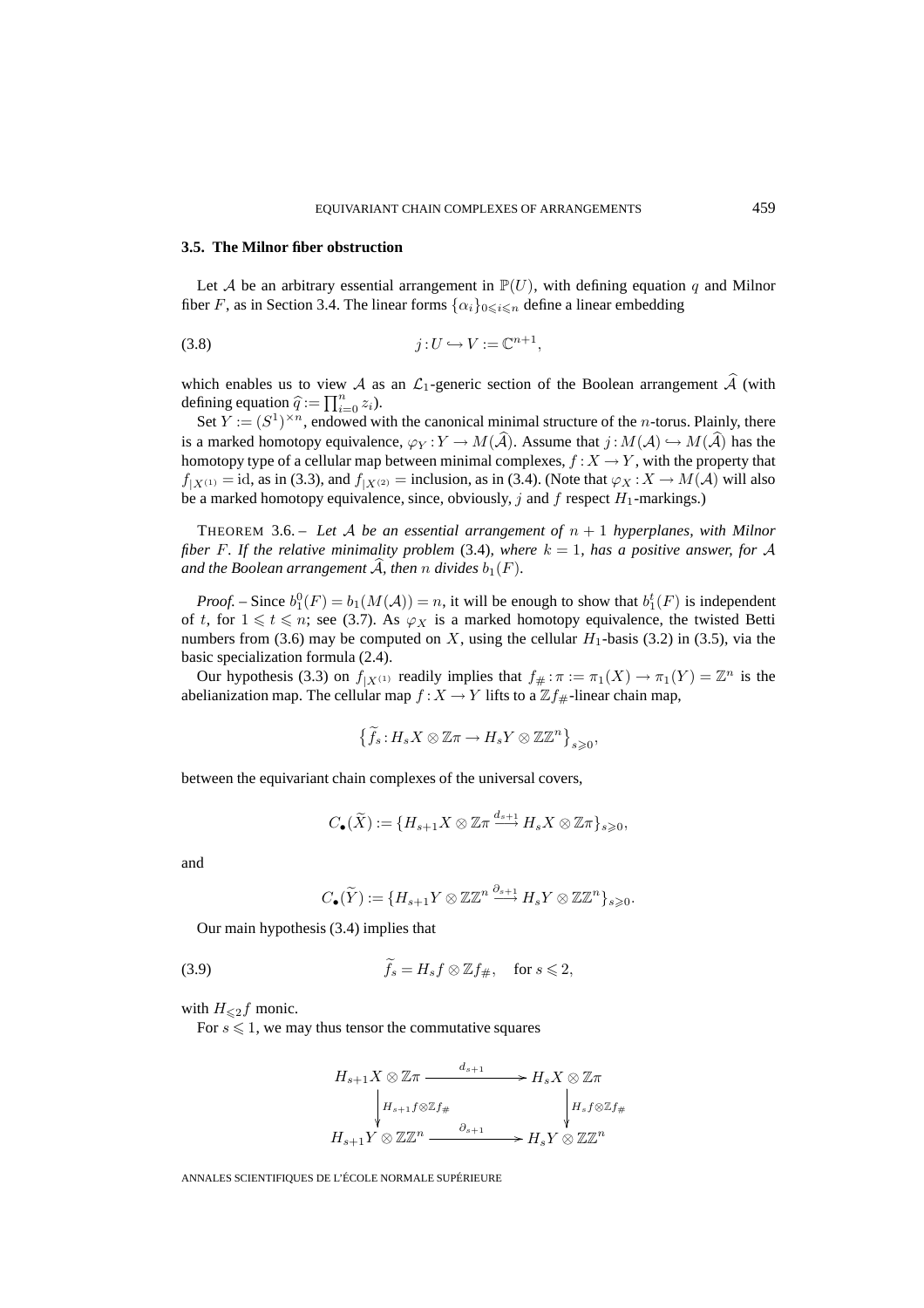(see (3.9)) with  $\mathbb{Z}\mathbb{Z}^n$  over  $\mathbb{Z}\pi$ , via  $\mathbb{Z}f_{\#}$ , to get commuting squares

$$
H_{s+1}X \otimes \mathbb{Z} \mathbb{Z}^n \xrightarrow{d_{s+1}^{ab}} H_sX \otimes \mathbb{Z} \mathbb{Z}^n
$$
  
\n
$$
H_{s+1}f \otimes id \qquad \qquad \downarrow H_s f \otimes id
$$
  
\n
$$
H_{s+1}Y \otimes \mathbb{Z} \mathbb{Z}^n \xrightarrow{\partial_{s+1}} H_sY \otimes \mathbb{Z} \mathbb{Z}^n
$$

For any  $1 \leq t \leq n$ , we may further specialize to  $\mathbb{C}$ , via the representation (3.5). In this way, we get commutative squares,

(3.10) 
$$
H_{s+1}X \otimes \mathbb{C} \xrightarrow{d_{s+1}^{ab}(u^t)} H_sX \otimes \mathbb{C}
$$

$$
\downarrow H_{s+1}f \otimes id \qquad \qquad \downarrow H_s f \otimes id
$$

$$
H_{s+1}Y \otimes \mathbb{C} \xrightarrow{\partial_{s+1}(u^t)} H_sY \otimes \mathbb{C}
$$

(for  $s \leq 1$ ), where the vertical maps are injective, and independent of t. Note that the upper chain complex from (3.10) computes  $b_1^t(F)$ ; see (3.6) and (2.4).

At the same time, eye-inspection of the well-known explicit formula for  $\{\partial_{s+1}\}_s$  (see e.g. [8, (10)]) reveals that  $\partial_{s+1}(u^t) = (u^{-t} - 1) \cdot \partial'_{s+1}$ , where the differential  $\partial'_{s+1}$  is independent of t. By (3.10) above,  $b_1^t(F)$  is therefore independent of t, for  $0 < t \le n$ .  $\Box$ 

EXAMPLE 3.7. – In Example 5.1 from [4],  $n = 5$ ,  $b_1^t = 0$ , for  $t = 1, 3, 5$ , and  $b_1^t = 1$ , for  $t = 2, 4$ ; hence,  $b_1(F) = 7$ . In Example 5.4 from [4],  $n = 8$ ,  $b_1^t = 0$ , for  $t = 1, 2, 4, 5, 7, 8$ , and  $b_1^t = 1$ , for  $t = 3, 6$ ; hence,  $b_1(F) = 10$ . By Theorem 3.6, the relative minimality problem (3.4) has a negative answer, in both cases.

### **4. Twisted homology with resonant coefficients**

Let A be an essential, proper,  $\mathcal{L}_k(\mathcal{A})$ -generic section, with  $k \geq 2$ , of an essential *aspherical* arrangement, A. (When we say 'proper', we want to exclude the trivial case,  $A = A$ .) Set  $M := M(\mathcal{A}), \pi := \pi_1(M), \text{ and } p := p(M).$ 

We know that  $j: M(\mathcal{A}) \hookrightarrow M(\mathcal{A})$  has the homotopy type of a cellular map between minimal complexes,  $f: X \to Y$ , with the property that

$$
f_{|X^{(p)}} = \mathrm{id},
$$

where  $2 \leq k \leq p < \infty$ . In particular, Y is a  $K(\pi, 1)$ . See the discussion preceding Theorem 16 [8].

Our goal in this section is to use (4.1) above, to perform various twisted homology computations on M, in terms of  $\pi_1(M)$ . We will *not* impose any kind of 'nonresonance' conditions on the coefficients.

## **4.1. Computations in the** L**-generic range**

Here the coefficients will be quite general, but our method will give results only in the *L*-generic range, that is, up to  $H_{p-1}(M;L)$ .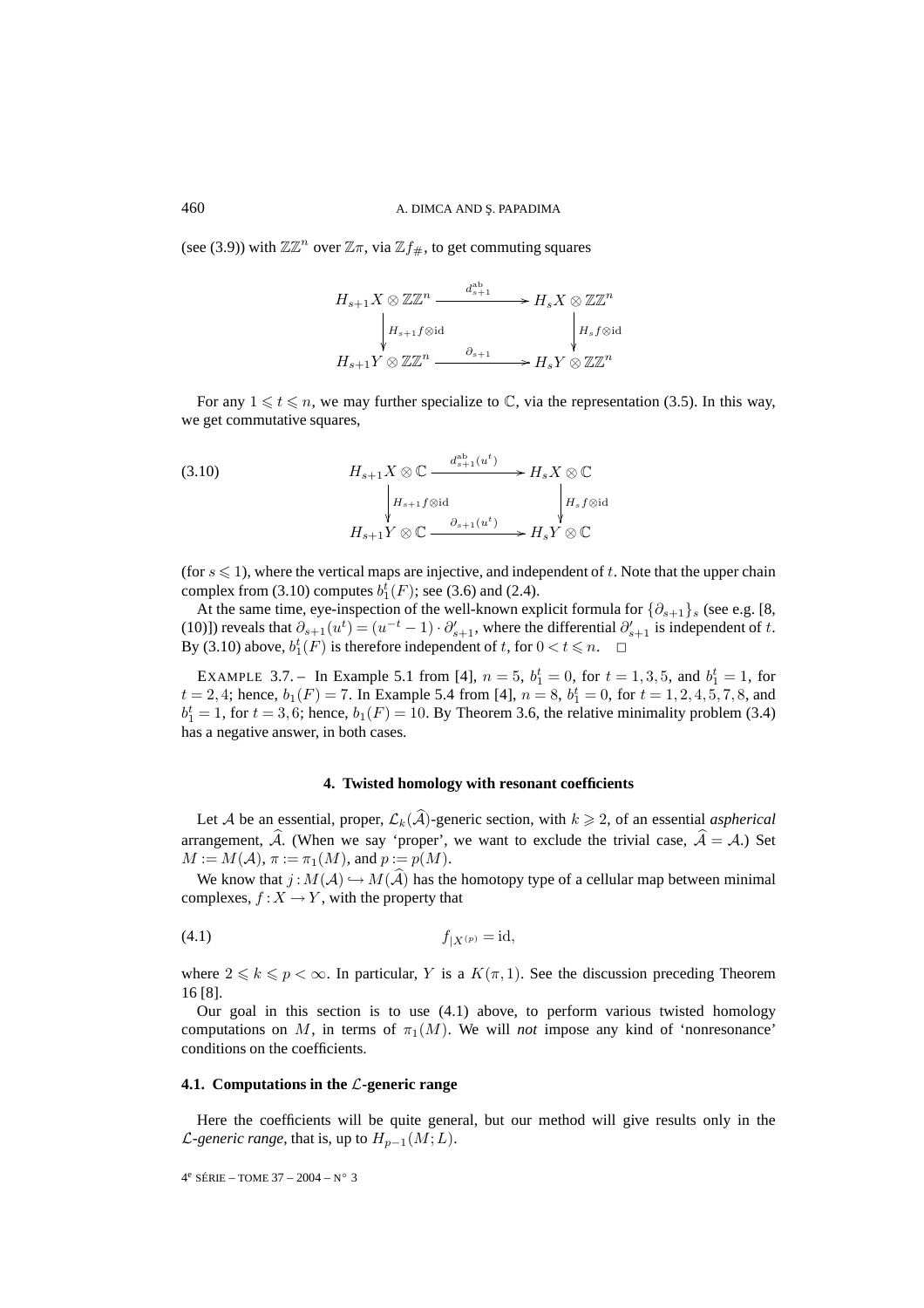THEOREM 4.2. – Let A be an essential, proper,  $\mathcal{L}_k(\mathcal{A})$ -generic section, with  $k \geqslant 2$ , of an *essential aspherical arrangement,* A. Set  $M := M(\mathcal{A})$ ,  $\pi := \pi_1(M)$ , and  $p := p(M)$ .

(1) *Let* L *be an arbitrary local system on* M*. Then*:

$$
H_q(M;L) = \operatorname{Tor}_q^{\mathbb{Z}\pi}(\mathbb{Z},L), \quad \text{for } q < p.
$$

(2) If  $\widehat{A}$  is fiber-type, then the  $\text{Tor}^{\mathbb{Z}\pi}$ -groups from part (1) may be explicitly computed using *the Fox*  $\mathbb{Z}$ *π*-resolution of  $\mathbb{Z}$  *from* [6].

*Proof.* – Part (1). By (2.4) and basic homotopy formula (4.1),

$$
H_{< p}(M; L) = H_{< p}(C_{\bullet}(\widetilde{Y}) \otimes_{\mathbb{Z}\pi} L).
$$

The identification of  $H_{\leq p}(C_{\bullet}(\widetilde{Y})\otimes_{\mathbb{Z}_{\pi}} L)$  with  $\text{Tor}^{\mathbb{Z}_{\pi}}_{\leq p}(\mathbb{Z}, L)$  comes now from the fact that the π-equivariant chain complex C•(Y) is a free Zπ*-resolution* of Z, since Y is a K(π, 1).

Part (2). If A is fiber-type, then  $\pi = \pi_1(M(A))$  is an iterated semidirect product of free groups, with trivial monodromy actions on homology, as in  $(2.11)$ . Therefore, the Fox calculus free  $\mathbb{Z}\pi$ -resolution of  $\mathbb Z$  from [6] may be used as well to compute the Tor<sup> $\mathbb{Z}\pi$ </sup>-groups from part (1).  $\Box$ 

As an illustration of Theorem 4.2, we may offer the following simple, very explicit, class of examples. Let A be an essential projective arrangement of  $n + 1$  hyperplanes, with associated central arrangement, A'. Given a subarrangement,  $\mathcal{B}' \subset \mathcal{A}'$ , denote by  $|\mathcal{B}'|$  the number of hyperplanes of  $\mathcal{B}'$ .

Define  $c(A) := \infty$ , if A' is independent. Otherwise, set

(4.2) 
$$
c(\mathcal{A}) := \min\{|\mathcal{B}'| \, | \, \mathcal{B}' \subset \mathcal{A}' \text{ is dependent}\}.
$$

Obviously,  $c(A) \geq 3$ .

COROLLARY 4.3. – Let A be an essential arrangement of  $n + 1$  hyperplanes in  $\mathbb{P}(U)$ . Set  $M := M(\mathcal{A}), \pi := \pi_1(M), p := p(M)$ *, and*  $c := c(\mathcal{A}).$ 

(1) *If* c < ∞*, then* A *is a proper* L<sup>c</sup>−<sup>2</sup>*-generic section of an essential Boolean arrangement of*  $n + 1$  *hyperplanes.* 

(2) *If*  $c > 3$ *, then*  $\pi = \mathbb{Z}^n$  *and*  $p = c - 2$ *.* 

(3) Assume  $3 < c < \infty$ . Let L be a left  $\mathbb{Z} \mathbb{Z}^n$ -module. Define a chain complex,

(4.3) 
$$
C_{\bullet}(\mathbb{Z}^n;L):=\left\{\bigwedge^s(x_1,\ldots,x_n)\otimes_{\mathbb{Z}}L\stackrel{\partial_s}{\longrightarrow}\bigwedge^{s-1}(x_1,\ldots,x_n)\otimes_{\mathbb{Z}}L\right\}_{s\geqslant 1},
$$

*by setting*

$$
(4.4) \qquad \partial_s(x_{i_1}\wedge\cdots\wedge x_{i_s}\otimes v):=\sum_{r=1}^s(-1)^{r-1}x_{i_1}\wedge\cdots\widehat{x_{i_r}}\cdots\wedge x_{i_s}\otimes (x_{i_r}^{-1}-1)v,
$$

*where*  $\{x_1, \ldots, x_n\}$  *denotes the standard basis of*  $\mathbb{Z}^n$ *. Then:* 

$$
H_q(M;L) = H_q(C_{\bullet}(\mathbb{Z}^n;L)), \quad \text{for } q < c - 2.
$$

*In particular, the* L*-twisted homology of* M(A) *in the* L*-generic range depends only on* L*, and the combinatorics of* A*.*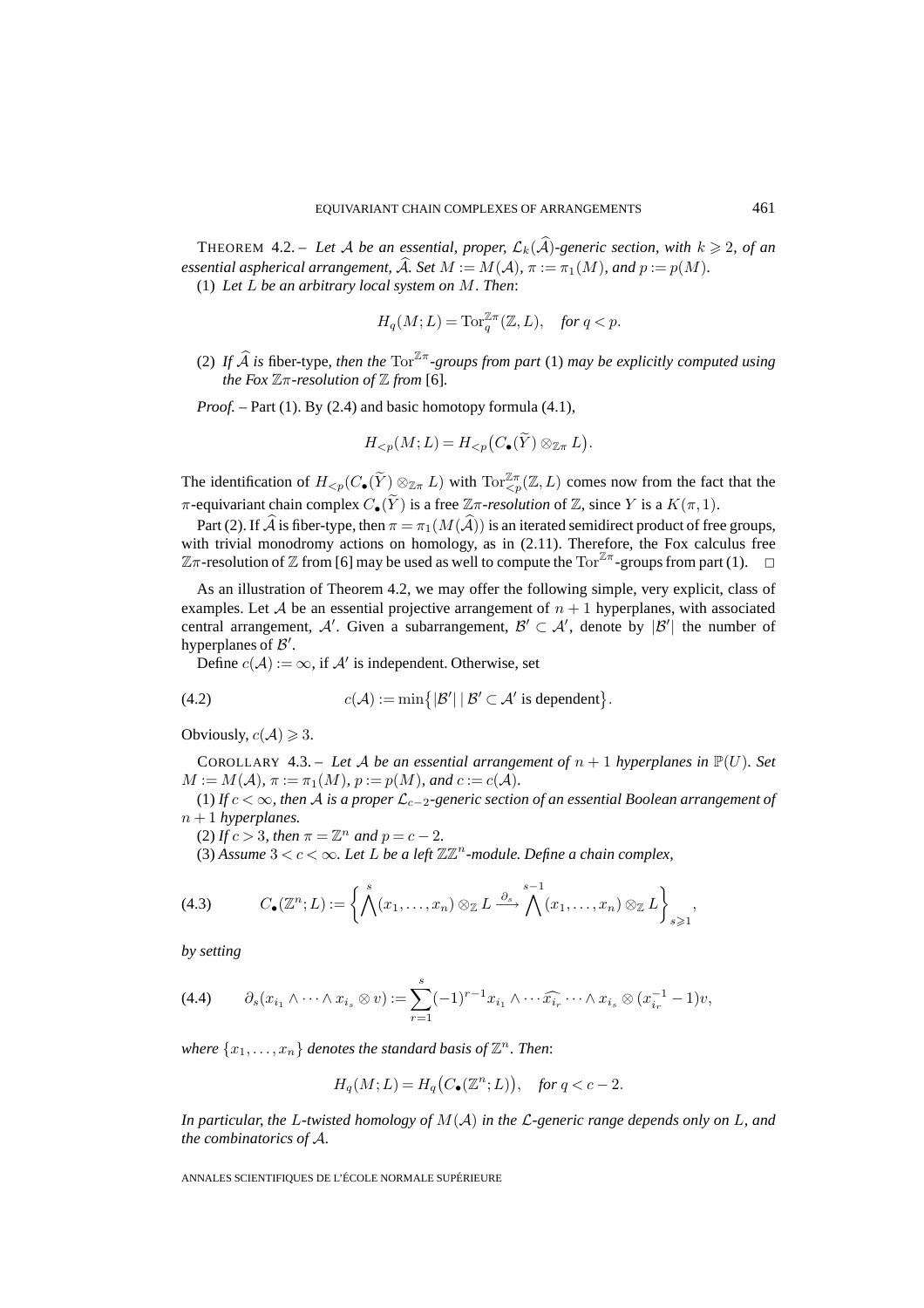*Proof.* – Part (1). Eq. (3.8) from Section 3.5 shows that A is an  $\mathcal{L}_1$ -generic section (proper, since  $c < \infty$ ) of the required Boolean arrangement, A. This section may be easily seen to be actually  $\mathcal{L}_{c-2}$ -generic, by resorting to the definitions: see [8, (1)] for  $\mathcal{L}_{k}$ -genericity, and (4.2) above for  $c(\mathcal{A})$ .

Part (2). If  $c = \infty$ , then plainly A itself is Boolean,  $\pi = \mathbb{Z}^n$  and  $p = \infty$ . Assume then that  $3 < c < \infty$ . By [8, Proposition 14],  $\pi = \mathbb{Z}^n$  and  $M(\hat{\mathcal{A}})$  is a  $K(\pi, 1)$ . Moreover,  $k(\hat{\mathcal{A}}, U) =$  $p(A, U)$ , according to [8, Proposition 15]. One may check the equality  $k(A, U) = c - 2$ , directly from the definitions ([8, (3)] and (4.2) respectively). Likewise, the equality  $p(A, U) = p(M(A))$ follows from the definitions ([8, (4)] and [22, p. 73] respectively). Finally,  $p = c - 2$ , as asserted.

Part (3). Parts (1)–(2) enable us to compute  $H_{< c-2}(M;L)$  as in Theorem 4.2(1). The equality  $H_q(C_\bullet(\mathbb{Z}^n;L)) = \text{Tor}_q^{\mathbb{Z} \mathbb{Z}^n}(\mathbb{Z},L)$  follows at once, by using the standard  $\mathbb{Z} \mathbb{Z}^n$ -resolution of  $\mathbb{Z}$  [8, (10)] to compute  $\text{Tor}^{\mathbb{Z}\hat{\mathbb{Z}}^n}$ -groups.  $\Box$ 

#### **4.4. A fiber-type general position framework for complete computations**

Now we are going to focus on the *fiber-type general position* class from Corollary 2.11. By definition, an essential arrangement  $A$  belongs to this class if it has hypersolvable cone,  $A'$ , and  $p := p(M(A)) = r - 1$ , where  $r := \text{rank}(A')$ . We know that  $p \geq 2$ , and that this class coincides with the proper  $\mathcal{L}_{r-1}$ -generic sections,  $r \geq 3$ , of essential fiber-type arrangements,  $\mathcal{A}$ ; see the discussion preceding Theorem 23 [8].

When  $A$  is Boolean, the above definition corresponds to the *general position* arrangements, intensively studied since Hattori's pioneering work [13]; see [8, Remark 19]. This explains both our terminology, and our interest in the fiber-type general position class.

Let K be a commutative field. We will treat two types of local coefficients on  $M := M(\mathcal{A})$ . The first type consists of PID coefficients,  $R := \mathbb{K}\mathbb{Z}$ , coming from characters,  $\nu : \pi \to \mathbb{Z}$ , as in Section 2.8. The second type consists of  $\pi$ -modules  $N := \mathbb{K}^d$ , coming from finite-dimensional K-representations,  $\rho : \pi \to GL(d;\mathbb{K})$ . In both cases, our choice was guided by the desire to have an Euler characteristic argument at hand, to obtain complete computations.

THEOREM 4.5. – Let A be an essential arrangement in  $\mathbb{P}^{r-1}$ , with  $r \geq 3$ . Set  $M := M(\mathcal{A})$ and  $\pi := \pi_1(M)$ . Assume that  ${\mathcal A}$  is a proper,  ${\mathcal L}_{r-1}({\mathcal A})$ -generic section, of an essential aspherical *arrangement,* A-*. Let* K *be a commutative field.*

(1) *Set* R := KZ*, endowed with the left* Zπ*-module structure coming from a character,*  $\nu : \pi \to \mathbb{Z}$ . Then:

$$
H_q(M(\mathcal{A}); R) = \begin{cases} \text{Tor}_q^{\mathbb{Z}\pi}(\mathbb{Z}, R), & \text{for } q < r - 1; \\ R \text{-}free, \text{ of } rank = (-1)^{r-1}[\chi(M(\mathcal{A})) - \kappa_{r-1}], & \text{for } q = r - 1; \\ 0, & \text{for } q > r - 1, \end{cases}
$$

*where*  $\kappa_{r-1} = \sum_{q=0}^{r-2} (-1)^q \operatorname{rank}_R \operatorname{Tor}_q^{\mathbb{Z}\pi}(\mathbb{Z}, R)$ .

(2) *Set*  $N := \mathbb{K}^d$ , endowed with the left  $\mathbb{Z}\pi$ -module structure coming from a representation,  $\rho : \pi \to GL(d;\mathbb{K})$ *. Then:* 

$$
H_q(M(\mathcal{A});N) = \begin{cases} \text{Tor}_q^{\mathbb{Z}\pi}(\mathbb{Z},N), & \text{for } q < r - 1; \\ \text{of } \mathbb{K}\text{-dim} = (-1)^{r-1}[d\cdot\chi(M(\mathcal{A})) - \kappa_{r-1}], & \text{for } q = r - 1; \\ 0, & \text{for } q > r - 1, \end{cases}
$$

*where*  $\kappa_{r-1} = \sum_{q=0}^{r-2} (-1)^q \dim_{\mathbb{K}} \operatorname{Tor}_q^{\mathbb{Z}\pi}(\mathbb{Z}, N)$ .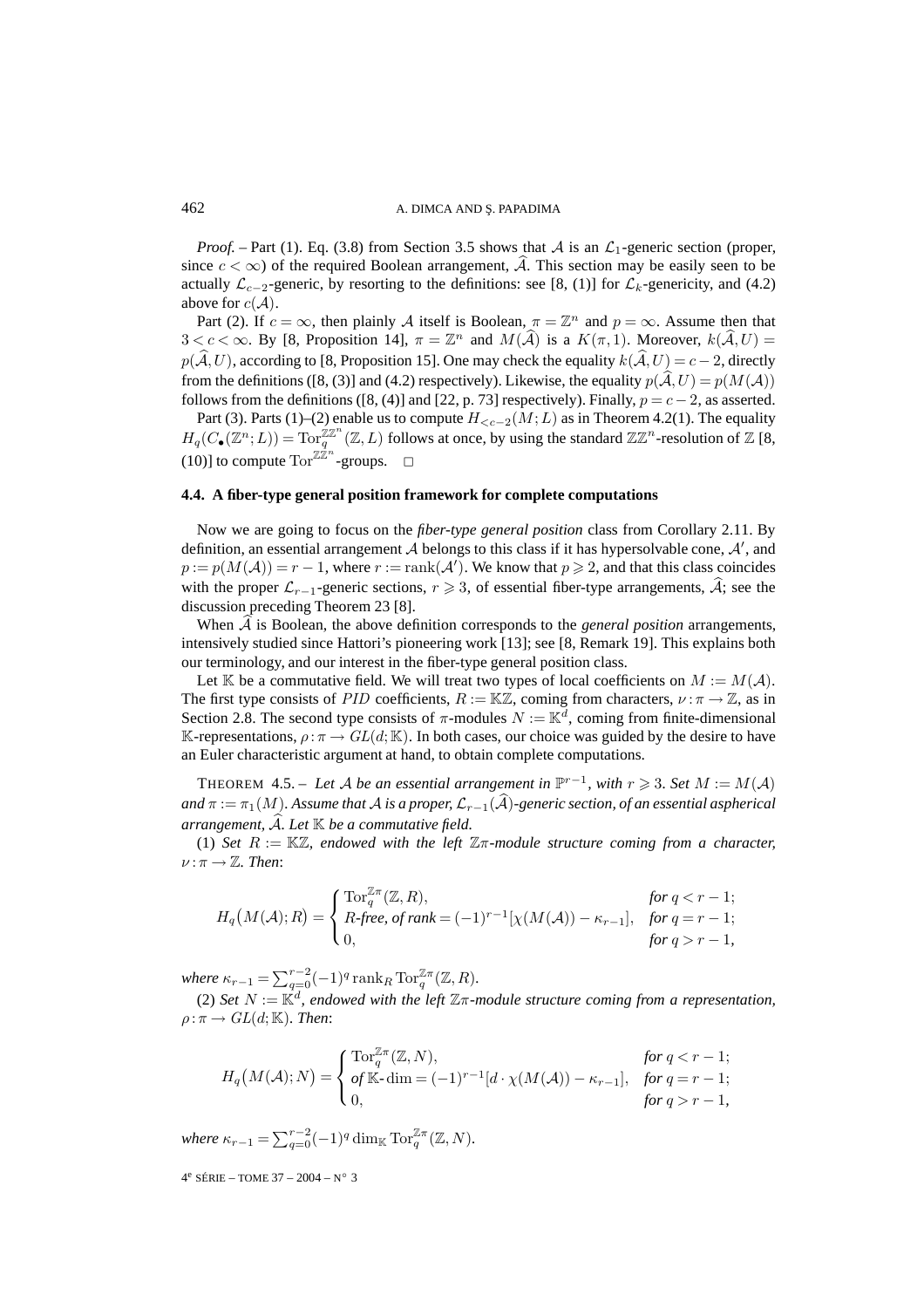(3) If  $\widehat{\mathcal{A}}$  is fiber-type (e.g., if  $\mathcal{A}$  has hypersolvable cone, and  $p(M(\mathcal{A})) = r - 1$ ), then all  $\text{Tor}^{\mathbb{Z}\pi}$ *computations from parts* (1) *and* (2) *may be done explicitly, with the aid of the Fox*  $\mathbb{Z}$  $\pi$ -resolution *of* Z *from* [6]*.*

*Proof.* – Set  $p := p(M)$ . We know that  $p = r - 1$ , by [8, Theorem 18(i)]. For  $q < r - 1$ , our assertions from parts (1)–(2) follow then directly from Theorem 4.2(1). If  $q>r-1$ , then plainly  $H_q(M;L)=0$  (L arbitrary), for dimensional reasons. It remains to settle the case  $q = r - 1$ , for  $R$  and for  $N$ .

Denote by X (respectively Y) the minimal CW-structure on  $M(A)$  (respectively on  $M(\widehat{\mathcal{A}})$ ). We infer from (4.1) that  $X = Y^{(r-1)}$ , where Y is a  $K(\pi, 1)$ . Therefore (see (2.4)),  $H_{r-1}(M;L) = \ker\{\partial_{r-1} \otimes_{\mathbb{Z}_T} L: H_{r-1}Y \otimes_{\mathbb{Z}} L \to H_{r-2}Y \otimes_{\mathbb{Z}} L\}$ , for arbitrary L, where { $∂_{r-1}$ }<sub>r≥2</sub> denotes the differential of the π-equivariant chain complex  $C_{\bullet}(Y)$ .

In part (1), we may use an Euler characteristic argument for the finite,  $R$ -free,  $R$ -chain complex  $C_{\bullet}(\widetilde{Y}^{(r-1)}) \otimes_{\mathbb{Z}_{\pi}} R$ , to infer that  $H_{r-1}(M;R)$  is R-free and

$$
\chi(M) = (-1)^{r-1} \operatorname{rank}_R H_{r-1}(M;R) + \kappa_{r-1},
$$

as asserted.

In part (2), we may apply the same argument to the finite K-chain complex  $C_{\bullet}(\tilde{Y}^{(r-1)})\otimes_{\mathbb{Z}_{\pi}} N$ , to get

$$
d \cdot \chi(M) = (-1)^{r-1} \dim_{\mathbb{K}} H_{r-1}(M;N) + \kappa_{r-1},
$$

which verifies our claimed formula.

As for part (3), we may use the same argument as in the proof of Theorem 4.2(2).  $\Box$ 

## **5. Character-abelianizations of higher homotopy groups**

## **5.1. Nonresonant abelianization and combinatorics**

We continue to study the homotopy properties of the complement, for arrangements belonging to the fiber-type general position class from Corollary 2.11. Within this class, we have explained, in Section 2.8, how to construct an explicit presentation matrix for  $\pi_p(M) \otimes_{\mathbb{Z}_T} K\mathbb{Z}$ , for an arbitrary character,  $\nu : \pi \to \mathbb{Z}$ .

A priori, only the size of the presentation matrix  $\partial_{p+2}^{\text{Fox}} \otimes_{\mathbb{Z}} K\mathbb{Z}$  from Corollary 2.11 is *combinatorially determined*. In this subsection, we aim at enlarging the dictionary 'topology  $\leftrightarrow$  combinatorics', along the lines from [8]; see especially Theorem 23 therefrom.

More precisely, we would like to identify more numerical invariants of  $\pi_p(M(\mathcal{A}))$  which are determined by the combinatorics of A. A natural candidate is provided by  $\operatorname{rank}_R \pi_p(M) \otimes_{\nu} R$ , where  $R := \mathbb{K} \mathbb{Z}$ . To derive a combinatorial formula for the aforementioned R-rank, we are led to impose a certain 'nonresonance' condition on the local system  $\nu$ .

This condition in turn is inspired from the powerful vanishing result, for C-local systems of finite rank, proved in [2]. To make the appropriate formal definition, we recall that there is a combinatorially defined subset of edges,  $\mathcal{D}(\mathcal{A}) \subset \mathcal{L}(\mathcal{A})$ , called *dense* edges, for any arrangement  $\mathcal{A}$ ; see [25].

DEFINITION 5.2. – Let  $A = \{H_0, H_1, \ldots, H_n\}$  be an essential arrangement, with fundamental group  $\pi$ . A character,  $\nu : \pi \to \mathbb{Z}$  (that is, a collection  $\{\gamma_i := \nu(\mu_i) \in \mathbb{Z}\}_{0 \leq i \leq n}$ , such that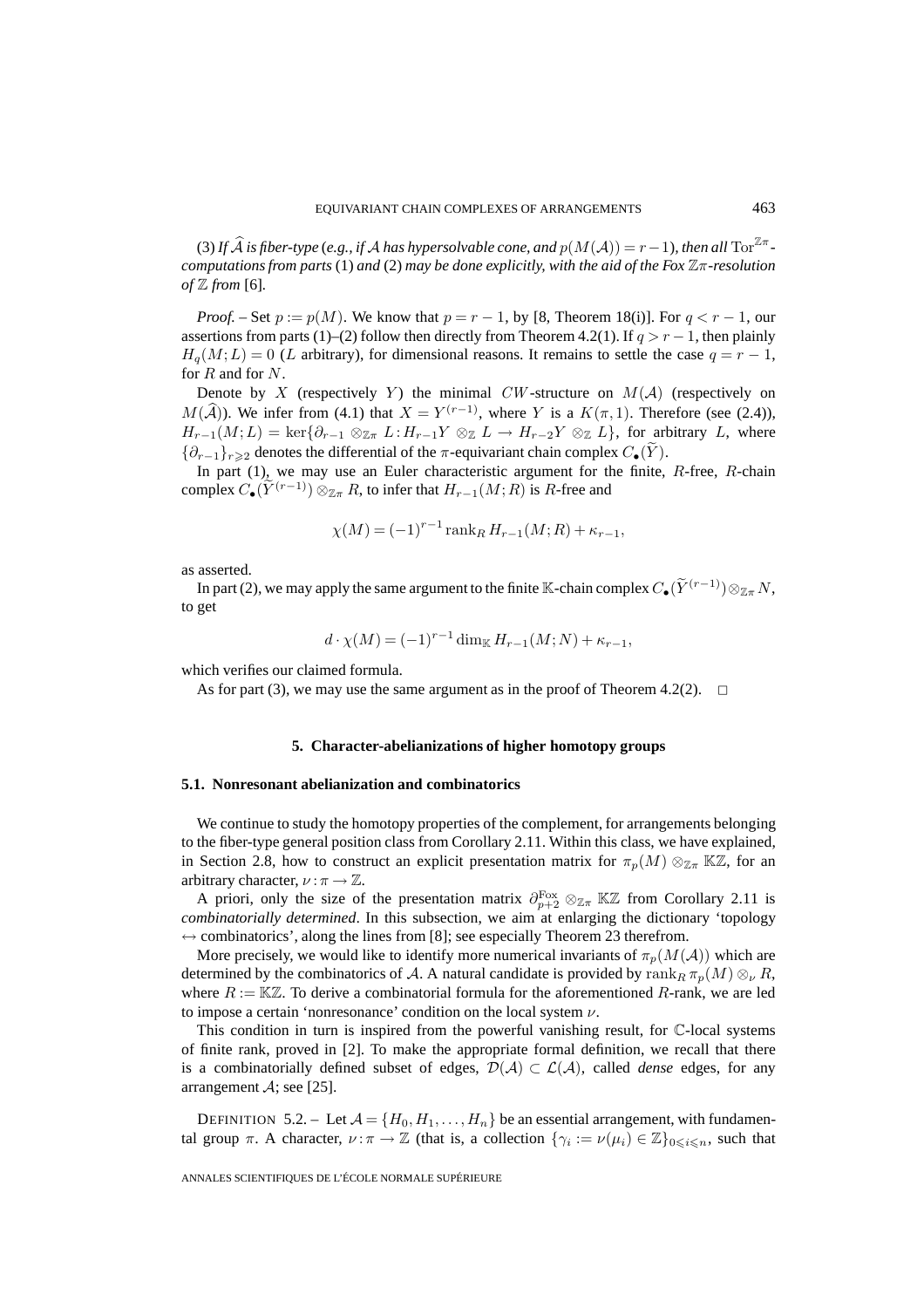$\sum_{i=0}^{n} \gamma_i = 0$ ) is called *A-nonresonant* if

(5.1) 
$$
\sum_{H_i \supset S} \gamma_i \neq 0, \quad \forall S \in \mathcal{D}(\mathcal{A}) \text{ such that } S \subset H_0.
$$

Given  $\mathcal{A}$ , it is straightforward to check that  $\mathcal{A}$ -nonresonant characters always exist.

THEOREM 5.3. – Let A and  $\widehat{A}$  be essential arrangements, in  $\mathbb{P}^{r-1}$  and  $\mathbb{P}^{m-1}$  respectively. *Assume that*  $A$  *is aspherical, and*  $A$  *is a proper,*  $\mathcal{L}_{r-1}(A)$ -generic section of  $A$ , with  $r \geq 3$ . Set  $M := M(\mathcal{A})$  and  $\pi := \pi_1(M)$ .

(1)  $\pi_{r-1}(M(\mathcal{A}))$  *is the first higher non-vanishing homotopy group of* M.

(2) Let  $\nu : \pi \to \mathbb{Z}$  be A-nonresonant (in the sense of Definition 5.2 above). Set  $R := \mathbb{C}\mathbb{Z}$ . Then:

$$
\operatorname{rank}_{R} \pi_{r-1}(M(\mathcal{A})) \otimes_{\nu} R = \begin{cases} (-1)^{r-1} \chi(M(\mathcal{A})), & \text{if } r+1 < m; \\ b_r(\pi), & \text{if } r+1 = m. \end{cases}
$$

(3) If  $A$  has hypersolvable cone,  $p(M(A)) = r - 1$ , and  $A$  is the fiber-type deformation *of* A from [16], then  $b_r(\pi)$  from the second case in part (2) equals  $\prod_{j=1}^{\ell} d_j$ , where  $\{d_j\}$  are *the exponents of the cone of A. In particular,*  $\text{rank}_R \pi_{r-1}(M(\mathcal{A})) \otimes_{\nu}^{\cdot} R$  *is combinatorially determined, if* ν *is* A-*-nonresonant.*

*Proof.* – Part (1) follows directly from [8, Theorem 18]. Let Y be the minimal CW-structure on  $M(A)$  from [8, Theorem 18(ii)], with associated  $\pi$ -equivariant chain complex,

$$
C_{\bullet}(\widetilde{Y}) := \{ \partial_q : H_q Y \otimes \mathbb{Z} \pi \to H_{q-1} Y \otimes \mathbb{Z} \pi \}_{q \geq 1}.
$$

We infer, from the  $\mathbb{Z}$ π-resolution [8, (11)] of  $\pi_{r-1}(M)$ , that

(5.2) 
$$
\pi_{r-1}(M) \otimes_{\nu} R = \operatorname{coker}\{H_{r+1}Y \otimes_{\mathbb{Z}} R \xrightarrow{\partial_{r+1} \otimes_{\nu} R} H_r Y \otimes_{\mathbb{Z}} R\},
$$

for arbitrary ν.

Part (2). If  $r + 1 = m$ , then  $\pi_{r-1}(M) \otimes_{\nu} R = H_r Y \otimes R$  is R-free, with R-rank equal to  $b_r(\pi)$ , as asserted, for arbitrary  $\nu$  (since Y is a  $K(\pi, 1)$ ). Assume then that  $r + 1 < m$ .

In this case,  $A$ -nonresonance comes into play, in the following way. As a preliminary remark, note that the chain complex,  $C_{\bullet}(Y) \otimes_{\mathbb{Z}_{\pi}} \mathbb{C}_t := \{ \partial_{q+1} \otimes_{\nu} R(t) : H_{q+1}Y \otimes \mathbb{C} \to H_qY \otimes \mathbb{C} \}_{q \geq 0},$ obtained by further specializing  $1 \in \mathbb{Z}$  to  $t \in \mathbb{C}^*$ , computes the homology of  $M(\mathcal{A})$  with coefficients in the appropriately defined rank one  $\mathbb{C}$ -local system,  $\mathbb{C}_t$ ; see (2.4).

Therefore, Theorem 1 and Lemma 2 from [2] together imply that

(5.3) 
$$
H_{\neq m-1}\big(C_{\bullet}(\widetilde{Y})\otimes_{\mathbb{Z}\pi}\mathbb{C}_t\big)=0,
$$

as soon as

(5.4) 
$$
t^{\sum_{H_i\supset S} \gamma_i} \neq 1, \quad \forall S \in \mathcal{D}(\widehat{\mathcal{A}}) \text{ such that } S \subset H_0.
$$

Comparing  $(5.4)$  with  $(5.1)$ , we infer from A-nonresonance that the vanishing property  $(5.3)$ holds, for generic  $t$ .

Recall now from (4.1) that  $Y^{(r-1)}$  is a minimal CW-structure for  $M(A)$ . An Euler characteristic argument, applied to the C-chain complex  $C_{\bullet}(\widetilde{Y}^{(r-1)}) \otimes_{\mathbb{Z}_{\pi}} \mathbb{C}_t$ , for generic t, provides the equality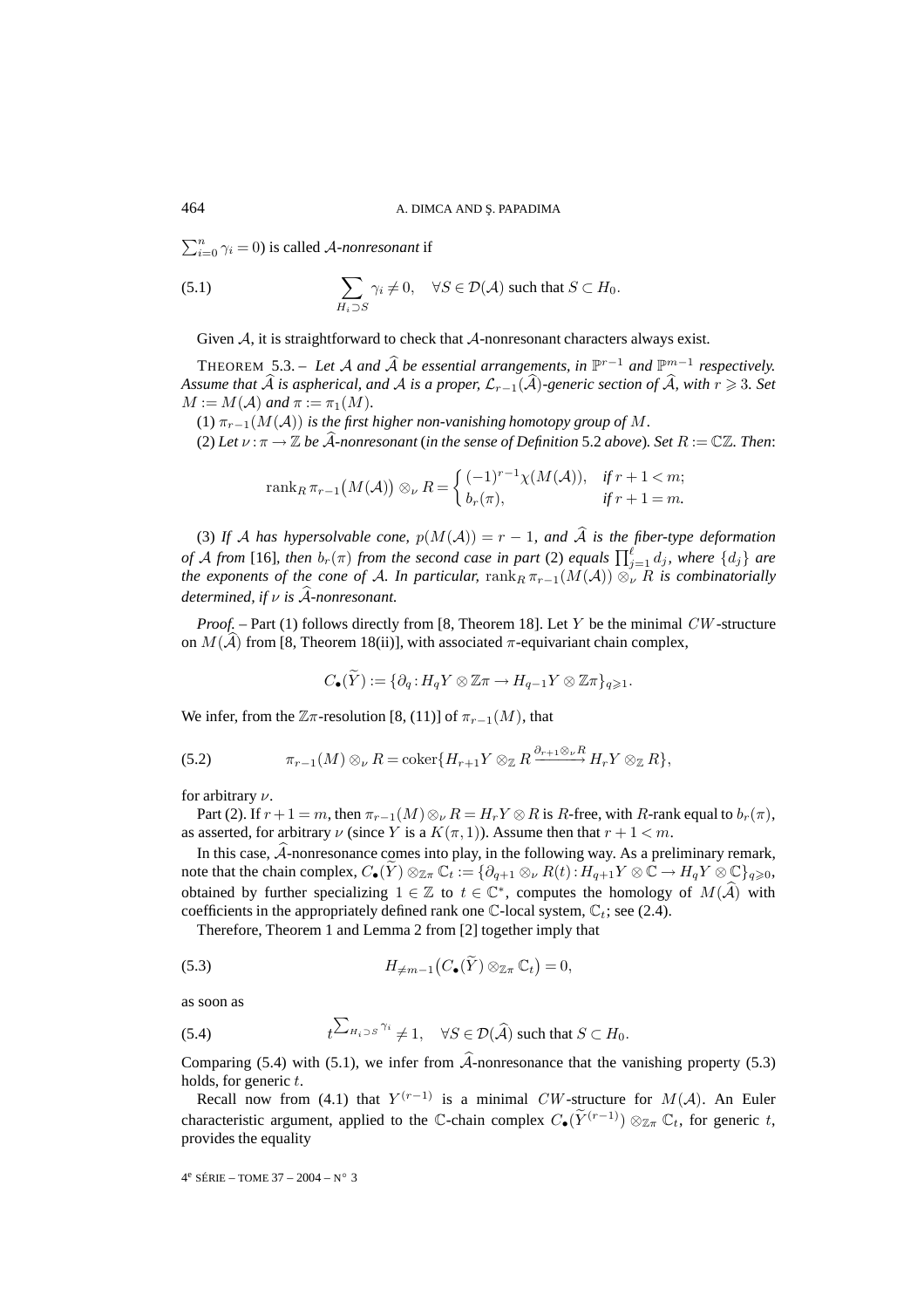(5.5) 
$$
(-1)^{r-1}\chi\big(M(\mathcal{A})\big)=\dim_{\mathbb{C}}\ker\big\{\partial_{r-1}\otimes_{\nu}R(t)\big\}.
$$

Since  $r < m - 1$ , (5.3) also implies that

(5.6) 
$$
\ker\{\partial_{r-1}\otimes_\nu R(t)\}=\operatorname{coker}\{\partial_{r+1}\otimes_\nu R(t)\},\
$$

for generic  $t$ . Using Eqs.  $(5.5)$ ,  $(5.6)$  and  $(5.2)$ , we arrive at

(5.7) 
$$
\dim_{\mathbb{C}}(\pi_{r-1}(M)\otimes_{\nu}R)\otimes_{R}\mathbb{C}_{t}=(-1)^{r-1}\chi(M(\mathcal{A})),
$$

for generic  $t$ .

At the same time, it is well-known that  $\operatorname{rank}_RN = \dim_{\mathbb{C}}(N \otimes_R \mathbb{C}_t)$ , generically, for a finite  $R$ -module N. With this remark, Eq. (5.7) finishes the proof of part (2).

Part (3). In the hypersolvable case, it is enough to recall from [10] that the Poincaré polynomial of  $M(\widehat{\mathcal{A}}) \cong K(\pi,1)$  is  $\prod_{j=2}^{\ell} (1+d_jT)$ , where  $\ell=m$ , and  $d_1=1$ ; see also our discussion preceding Corollary 2.11 from Section 2.8.  $\Box$ 

REMARK 5.4. – Let A be an arbitrary essential arrangement in  $\mathbb{P}^{r-1}$ , with fundamental group  $\pi$ . Set  $R := \mathbb{C}\mathbb{Z}$ . Let  $\nu : \pi \to \mathbb{Z}$  be A-nonresonant. Then it is not difficult to use the same kind of arguments as in the proof of Theorem 4.2 from [7], to obtain that

$$
H_q\big(M(\mathcal{A});R\big)=\left\{\begin{array}{ll} R\text{-torsion},&\text{for }q< r-1;\\ R\text{-free, of rank}=(-1)^{r-1}\chi(M(\mathcal{A})),&\text{for }q=r-1;\\ 0,&\text{for }q> r-1.\end{array}\right.
$$

#### **5.5. General abelianization**

We may drop the nonresonance restriction from Theorem 5.3(2). We obtain the following (a priori, non-combinatorial) formula for the rank of an arbitrary character-abelianization, in terms of the fundamental group and the Euler characteristic.

THEOREM 5.6. – Let A be an essential arrangement in  $\mathbb{P}^{r-1}$ , where  $r \geq 3$ . Assume that A is *a proper, L*<sub>r−1</sub>(A)-generic section of an essential aspherical arrangement, A. Set  $M := M(A)$ *and*  $\pi := \pi_1(M)$ *. Let*  $\nu : \pi \to \mathbb{Z}$  *be an arbitrary character. Denote by*  $R := \mathbb{K} \mathbb{Z}$  *the associated local system on* M, where  $\mathbb K$  *is any commutative field. Then:* 

$$
\operatorname{rank}_{R} \pi_{r-1}(M(\mathcal{A})) \otimes_{\nu} R = (-1)^{r-1} \left[ \chi\big(M(\mathcal{A})\big) - \sum_{q=0}^{r} (-1)^{q} \operatorname{rank}_{R} \operatorname{Tor}_{q}^{\mathbb{Z}\pi}(\mathbb{Z}, R) \right].
$$

*Proof.* – The homotopy formula (4.1) says that  $Y^{(r-1)}$  is a minimal CW-structure on  $M(A)$ , where Y is a minimal structure on  $M(A)$ .

We are going to use the Künneth spectral sequence from [19, Theorem XII.12.1], arising from the free right  $\mathbb{Z}\pi$ -chain complex,  $C_{\bullet}(\widetilde{Y}^{(r-1)})$ , and the change of rings map,  $\nu : \mathbb{Z}\pi \to R$ .

The  $E^2$ -term,  $E_{st}^2 = \text{Tor}_s^{\mathbb{Z}\pi}(H_t\tilde{Y}^{(r-1)}, R)$ , is possibly nonzero only for  $t = 0$  (where  $H_t\tilde{Y}^{(r-1)} = \mathbb{Z}$ ), and for  $t = r - 1$  (where  $H_t\tilde{Y}^{(r-1)} = \pi_{r-1} := \pi_{r-1}(M)$ ). Hence,  $E^2 = E^r$ , and  $E^{r+1} = E^{\infty}$ .

Since the spectral sequence converges to  $H_{s+t}(M;R)$ , and  $H_r(M;R)=0$ , we infer that

(5.8) 
$$
d^r: E^r_{r0} = \text{Tor}_r^{\mathbb{Z}\pi}(\mathbb{Z}, R) \hookrightarrow \pi_{r-1} \otimes_{\nu} R = E^r_{0,r-1}
$$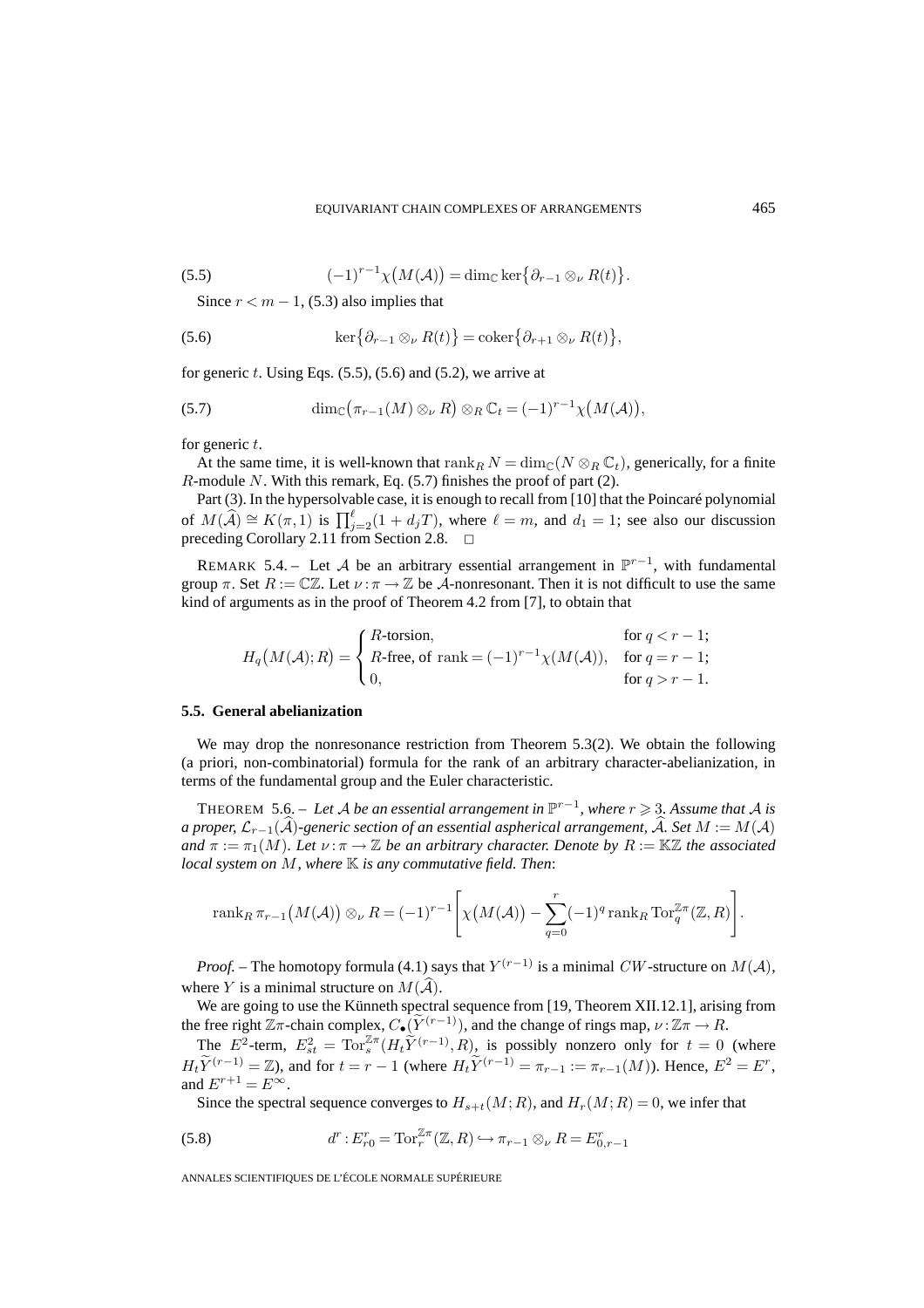is monic. Convergence also provides the exact sequence

$$
(5.9) \qquad 0 \to E_{0,r-1}^{\infty} = \text{coker}\{d^r\} \to H_{r-1}(M;R) \to E_{r-1,0}^{\infty} = \text{Tor}_{r-1}^{\mathbb{Z}\pi}(\mathbb{Z},R) \to 0.
$$

Looking at  $R$ -ranks in (5.9), and also taking into account (5.8), we find that

 $\operatorname{rank}_R \pi_{r-1} \otimes_{\nu} R = \operatorname{rank}_R H_{r-1}(M;R) - \operatorname{rank}_R \operatorname{Tor}_{r-1}^{\mathbb{Z}\pi}(\mathbb{Z},R) + \operatorname{rank}_R \operatorname{Tor}_r^{\mathbb{Z}\pi}(\mathbb{Z},R).$ (5.10)

We may now substitute in Eq. (5.10) above rank  $RH_{r-1}(M(\mathcal{A});R)$  by the formula from Theorem 4.5(1), to get the asserted formula for  $\operatorname{rank}_R \pi_{r-1}(M(\mathcal{A})) \otimes_{\nu} R$ .  $\Box$ 

The R-modules,  $\pi_{r-1}(M(\mathcal{A})) \otimes_{\nu} R$  from Theorem 5.6, and  $H_{r-1}(M(\mathcal{A});R)$  from Theorem 4.5(1), look similar. Indeed,  $\pi_{r-1}(M(\mathcal{A})) \otimes_{\nu} R = H_{r-1}(C_{\bullet}) \otimes_{\mathbb{Z}_R} R$ , and  $H_{r-1}(M(\mathcal{A}))$ ;  $R) = H_{r-1}(C_{\bullet} \otimes_{\mathbb{Z}_T} R)$ , where  $C_{\bullet} := C_{\bullet}(\tilde{Y}^{(r-1)})$ , and Y is a minimal structure on  $M(\tilde{A})$ . In fact, they turn out to be different, in general, even at the level of R-ranks.

EXAMPLE 5.7. – Let  $\widehat{A}$  be the essential arrangement in  $\mathbb{P}^r$  associated to the braid arrangement from  $\mathbb{P}^{r+1}$ ,  $r \ge 3$ . Let A be a generic (i.e.,  $\mathcal{L}_{r-1}(\widehat{A})$ -generic) hyperplane section of  $\widehat{A}$ . Let  $\pi$  be the pure braid group on  $r + 2$  strings  $(\pi = \pi_1(M(\mathcal{A})) = \pi_1(M(\mathcal{A})))$ . Let  $\nu : \pi \to \mathbb{Z}$  be A-nonresonant, giving rise to the local system  $R := \mathbb{C}\mathbb{Z}$ .

Then rank<sub>R</sub>  $\pi_{r-1}(M(\mathcal{A})) \otimes_{\nu} R = \text{rank}_{R} H_{r-1}(M(\mathcal{A});R)$  if and only if

(5.11) 
$$
\text{rank}_{R} H_{r-1}(Y; R) = \text{rank}_{R} H_{r}(Y; R),
$$

where Y is a minimal structure on  $M(A)$ ; see Theorem 5.6 and Theorem 4.5(1).

By Remark 5.4, (5.11) holds if and only if  $\chi(M(A)) = 0$ . This in turn is impossible, since the well-known Poincaré polynomial of  $M(\widehat{A})$  is  $\prod_{d=2}^{r+1}(1+dT)$ .

#### **Acknowledgement**

This work was completed while the second author was visiting the University of Bordeaux. He thanks the CNRS and the Bordeaux Department of Mathematics for the excellent working facilities provided.

#### **REFERENCES**

- [1] COHEN D., Cohomology and intersection cohomology of complex hyperplane arrangements, *Adv. Math.* **97** (1993) 231–266.
- [2] COHEN D., DIMCA A., ORLIK P., Nonresonance conditions for arrangements, *Annales Institut Fourier* **53** (2003) 1883–1896.
- [3] COHEN D., ORLIK P., Arrangements and local systems, *Math. Res. Lett.* **7** (2000) 299–316.
- [4] COHEN D., SUCIU A., On Milnor fibrations of arrangements, *J. London Math. Soc.* **51** (1995) 105– 119.
- [5] COHEN D., SUCIU A., The braid monodromy of plane algebraic curves and hyperplane arrangements, *Comment. Math. Helv.* **72** (1997) 285–315.
- [6] COHEN D., SUCIU A., Homology of iterated semidirect products of free groups, *J. Pure Appl. Algebra* **126** (1998) 87–120.
- [7] DIMCA A., NÉMETHI A., Hypersurface complements, Alexander modules and monodromy, preprint math.AG/0201291.
- [8] DIMCA A., PAPADIMA S., Hypersurface complements, Milnor fibers and higher homotopy groups of arrangements, *Ann. Math.* **158** (2003) 473–507.